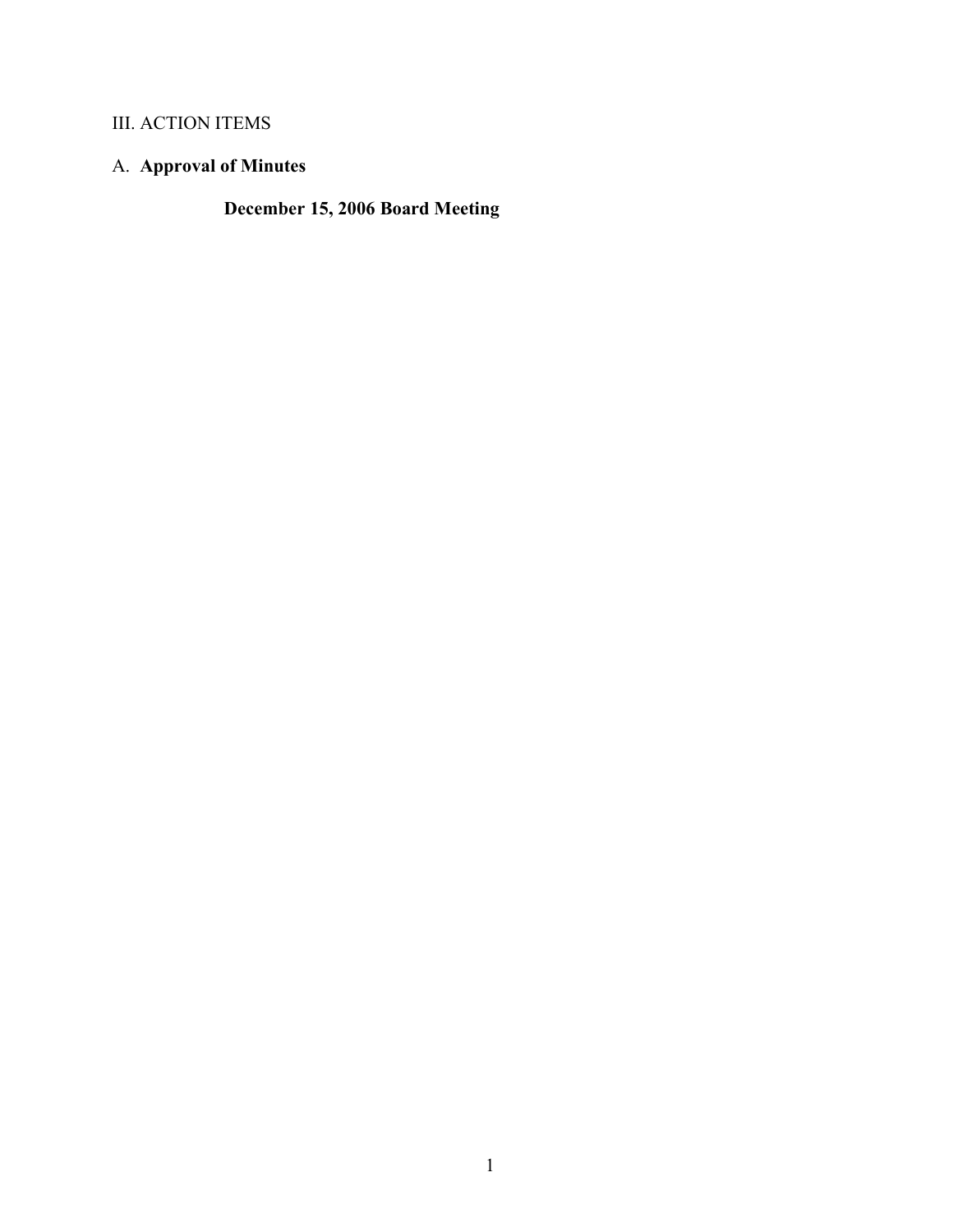#### B. **Expenditure Recommendations for Purchases of \$250,000 or More**

**1) Purchase Item:** Klehm Hall Chiller

**Description/Explanation:** This project includes all labor and materials to disconnect and remove the existing steam-absorption chiller located in Klehm Hall and install a new air-cooled electric chiller. This project also includes all necessary modifications to the existing electrical system to power the new chiller and the removal and replacement of the existing domestic hot water heaters.

| Cost: | follows:   |                      |  | \$374,433.00 (including \$34,040.00 for contingencies) as |  |
|-------|------------|----------------------|--|-----------------------------------------------------------|--|
|       | Heating    |                      |  | \$298,800.00                                              |  |
|       | Electrical |                      |  | 41,593.00                                                 |  |
|       |            | Contingency $(10\%)$ |  | 34,040.00                                                 |  |

### **Recommended Vendors:**

| <b>Heating</b><br>T. A. Brinkoetter & Sons, Inc.<br>Decatur, IL | \$298,800.00 |
|-----------------------------------------------------------------|--------------|
| <b>Electrical</b><br><b>Commercial Electric</b><br>Mattoon, IL  | 41,593.00    |
| <b>Summary of Bids:</b>                                         |              |
| <b>Heating</b><br>T. A. Brinkoetter & Sons, Inc.<br>Decatur, IL | \$298,800.00 |
| Reliable Plumbing & Heating Company<br>Savoy, IL                | 304,610.00   |
| Nogle & Black Mechanical, Inc.<br>Urbana, IL                    | 318,900.00   |
| A & R Mechanical Contractors, Inc.<br>Urbana, IL                | 341, 357.00  |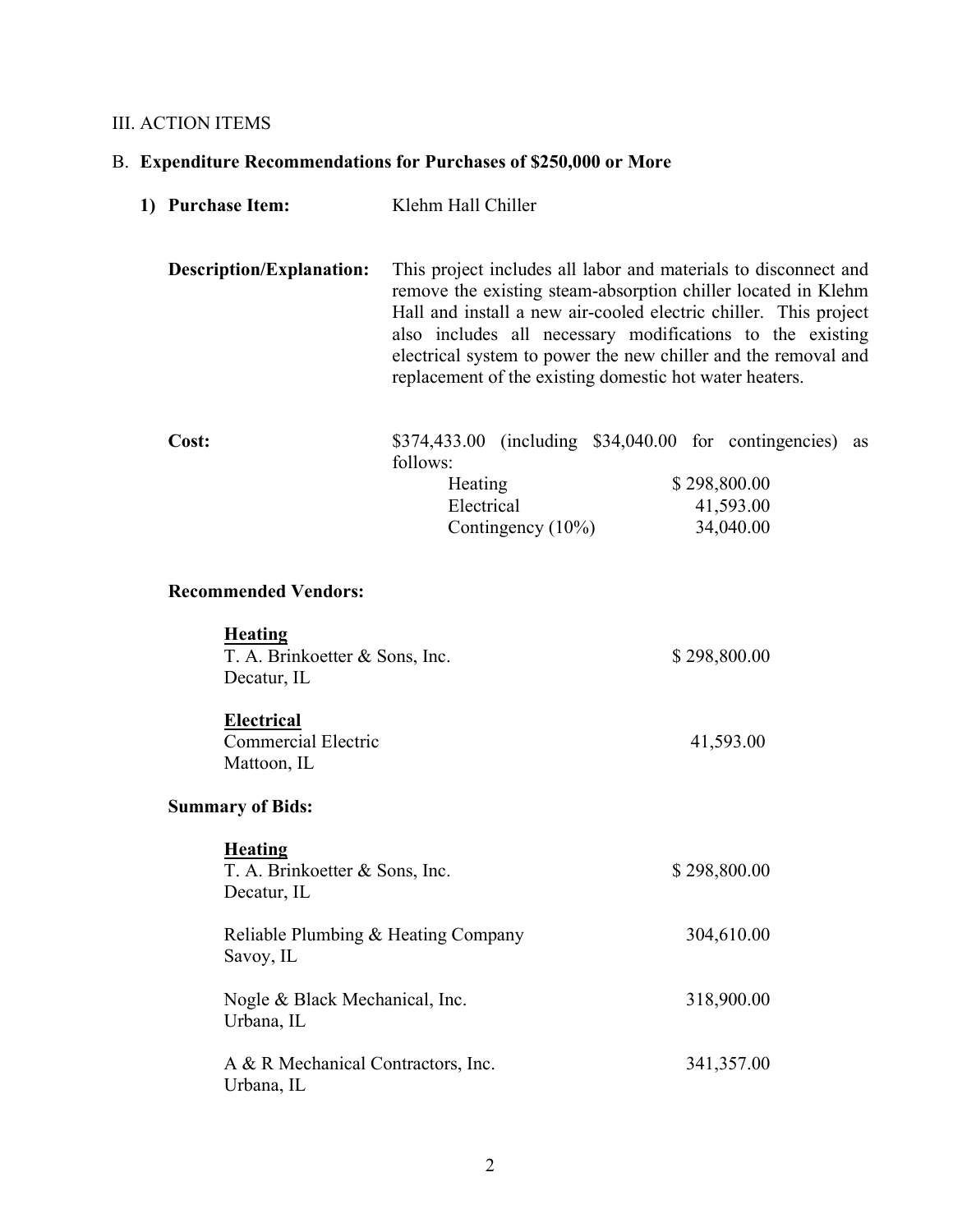# B. **Expenditure Recommendations for Purchases of \$250,000 or More (Cont.)**

|                                                         | Klehm Hall Chiller (Continued) |                                                                                                                                                                                            |
|---------------------------------------------------------|--------------------------------|--------------------------------------------------------------------------------------------------------------------------------------------------------------------------------------------|
|                                                         |                                |                                                                                                                                                                                            |
| <b>Heating</b> (Continued)<br>Mattoon, IL               |                                | 362,593.00                                                                                                                                                                                 |
| Champaign, IL                                           |                                | 410,300.00                                                                                                                                                                                 |
| <b>Electrical</b><br>Commercial Electric<br>Mattoon, IL |                                | 41,593.00                                                                                                                                                                                  |
| Decatur, IL                                             |                                | 45,514.00                                                                                                                                                                                  |
| <b>Anderson Electric</b><br>Mattoon, IL                 |                                | 45,680.00                                                                                                                                                                                  |
| Decatur, IL                                             |                                | 47,200.44                                                                                                                                                                                  |
| Glesco Electric, Inc.<br>Urbana, IL                     |                                | 58,103.00                                                                                                                                                                                  |
|                                                         | 1) Purchase Item:              | <b>Summary of Bids: (Continued)</b><br>Industrial Services of Illinois, Inc.<br>McWilliams Mechanical Services, Inc.<br>T. A. Brinkoetter & Sons, Inc.<br>Bodine Electric of Decatur, Inc. |

Fund Source: Grant and local funds

# **It is recommended that the Board of Trustees approve this purchase item.**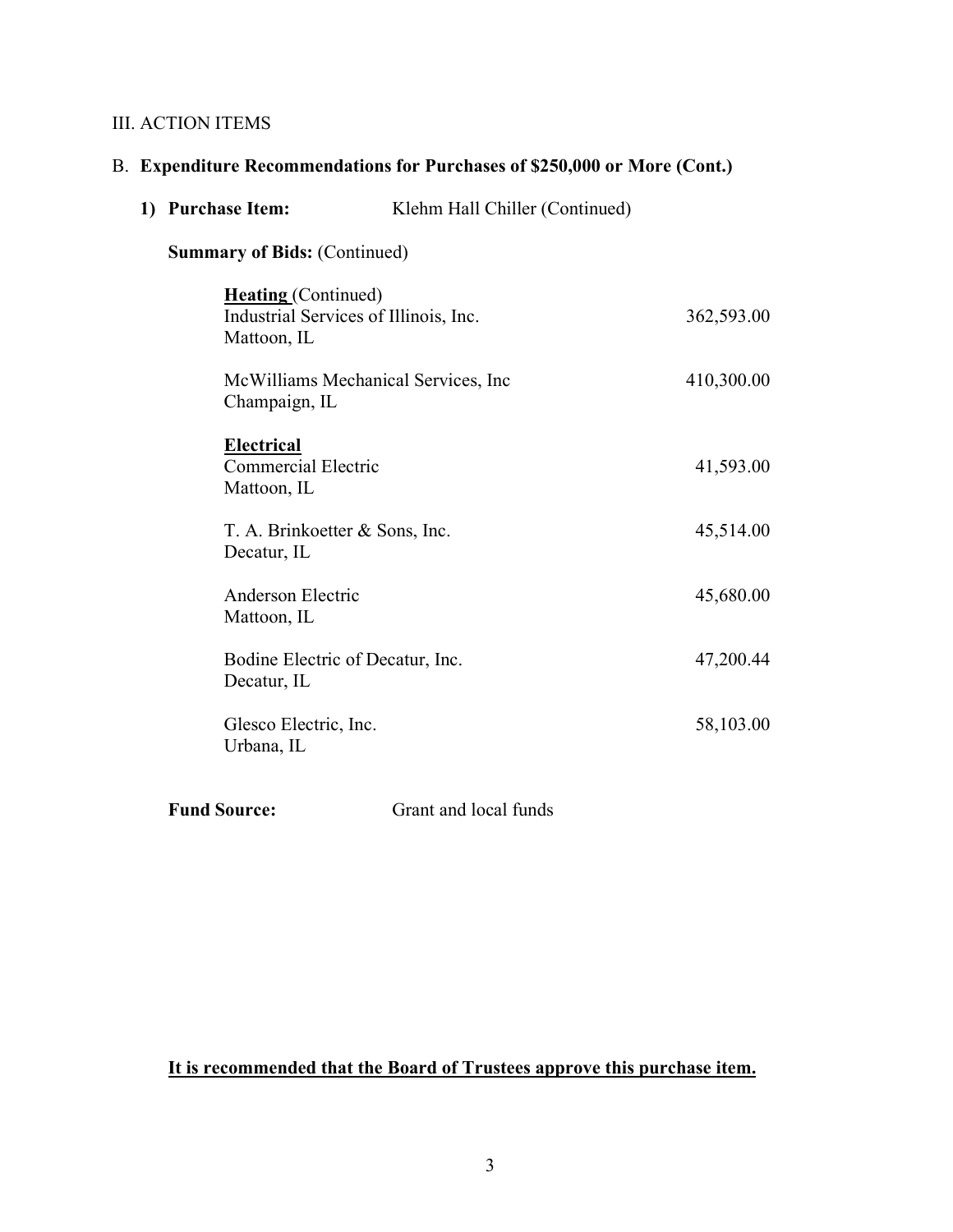# B. **Expenditure Recommendations for Purchases of \$250,000 or More (Cont.)**

| 2) | <b>Purchase Item:</b>           | Telephone Service Agreement                                                                                                                                                                                                                                                                                                                                                                                 |
|----|---------------------------------|-------------------------------------------------------------------------------------------------------------------------------------------------------------------------------------------------------------------------------------------------------------------------------------------------------------------------------------------------------------------------------------------------------------|
|    | <b>Description/Explanation:</b> | This is a five-year agreement for University telephone/voice<br>services. The agreement would be effective for the period July<br>1, 2007 through June 30, 2012 with the University's option to<br>renew for five (5) additional one-year periods. The agreement<br>includes Centrex (local telephone), long distance, voice-mail,<br>paging, operator, maintenance, refurbishing and internet<br>services. |
|    | Cost:                           | Not to exceed \$5,100,000.00 (over the initial five-year term of<br>the agreement at projected volumes)                                                                                                                                                                                                                                                                                                     |
|    | <b>Recommended Vendor:</b>      | Consolidated Communications, Inc.<br>Mattoon, IL                                                                                                                                                                                                                                                                                                                                                            |
|    | <b>Summary of Responses:</b>    | Consolidated Communications, Inc.<br>Mattoon, IL                                                                                                                                                                                                                                                                                                                                                            |
|    |                                 | Sentinel Technologies<br>Downers Grove, IL                                                                                                                                                                                                                                                                                                                                                                  |
|    |                                 | North American Communications Resource, Inc. (NACR)<br>Eagen, MN                                                                                                                                                                                                                                                                                                                                            |
|    |                                 | Alcatel<br>Plano, TX                                                                                                                                                                                                                                                                                                                                                                                        |
|    |                                 | AT&T<br>Springfield, IL                                                                                                                                                                                                                                                                                                                                                                                     |
|    |                                 | Five (5) companies did not respond.                                                                                                                                                                                                                                                                                                                                                                         |
|    | <b>Fund Source:</b>             | Appropriated and Local Funds                                                                                                                                                                                                                                                                                                                                                                                |

# **It is recommended that the Board of Trustees approve this purchase item.**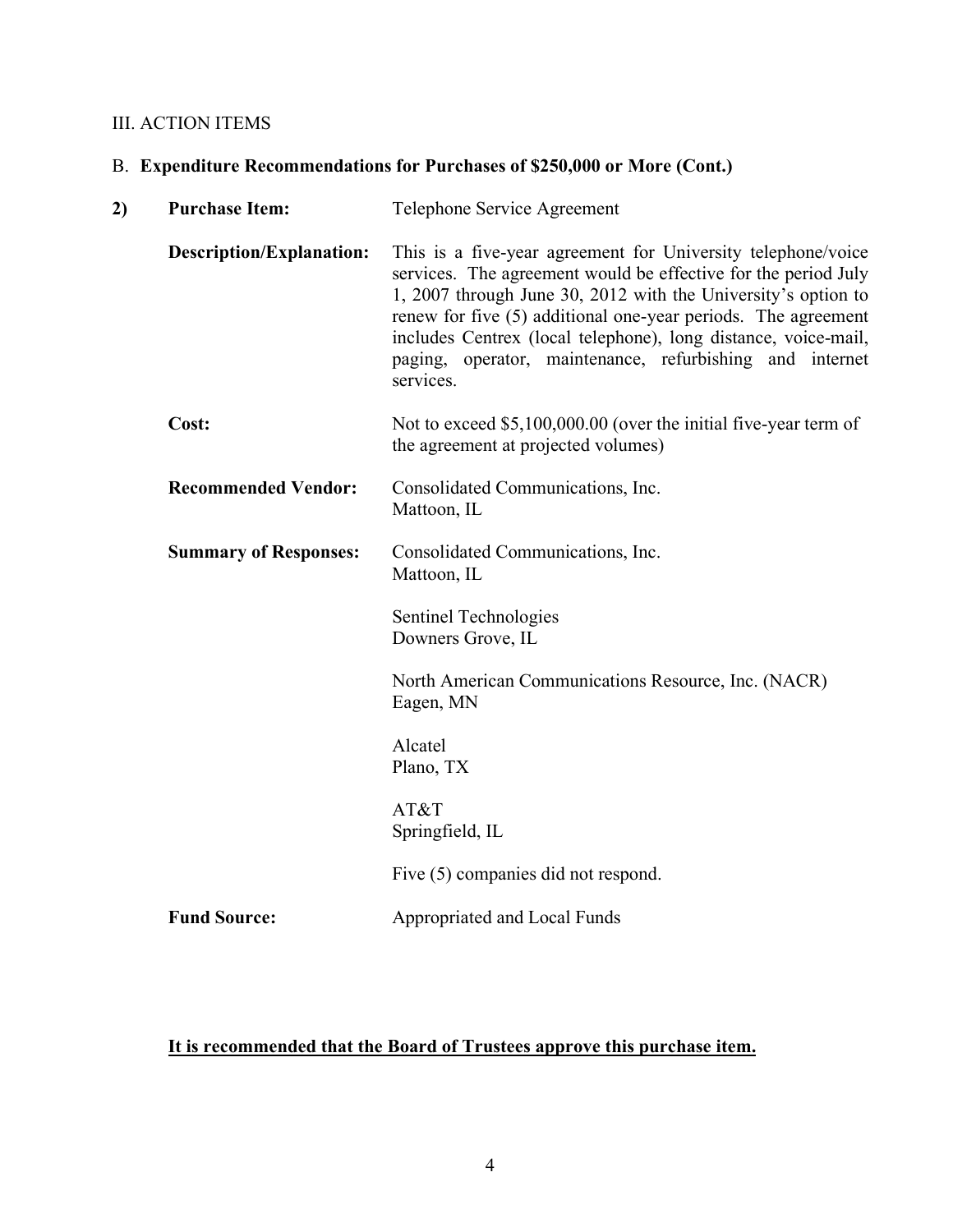### B. **Expenditure Recommendations for Purchases of \$250,000 or More (Cont.)**

| 3) | <b>Purchase Item:</b> | Video Service Agreement |
|----|-----------------------|-------------------------|
|    |                       |                         |

- **Description/Explanation:** This is a five-year agreement for video service in the University's residence halls. The agreement would be effective for the period July 1, 2007 through June 30, 2012 with the University's option to renew for five (5) additional one-year periods. This agreement also includes access to video content (e.g., The History Channel, ESPN, etc.) for up to one hundred fifty (150) locations outside the residence halls (e.g., classrooms, student recreation center, etc.). Under terms of the agreement, price increases in option years six through ten would be tied to the Consumer Price Index (CPI) for the previous calendar year with a four percent (4%) cap.
- **Cost:** Not to exceed \$1,550,000.00 (over the initial five-year term of the agreement)
- **Recommended Vendor:** Institutional Network Communications Simpsonville, KY
- **Summary of Responses:** Institutional Network Communications Simpsonville, KY

Lamont Digital Systems, Inc, Greenwich, CT

College Cable Services, Inc. Lexington, KY

Consolidated Communications, Inc. Mattoon, IL

Alcatel Plano, TX

### **Fund Source:** Local Funds

#### **It is recommended that the Board of Trustees approve this purchase item.**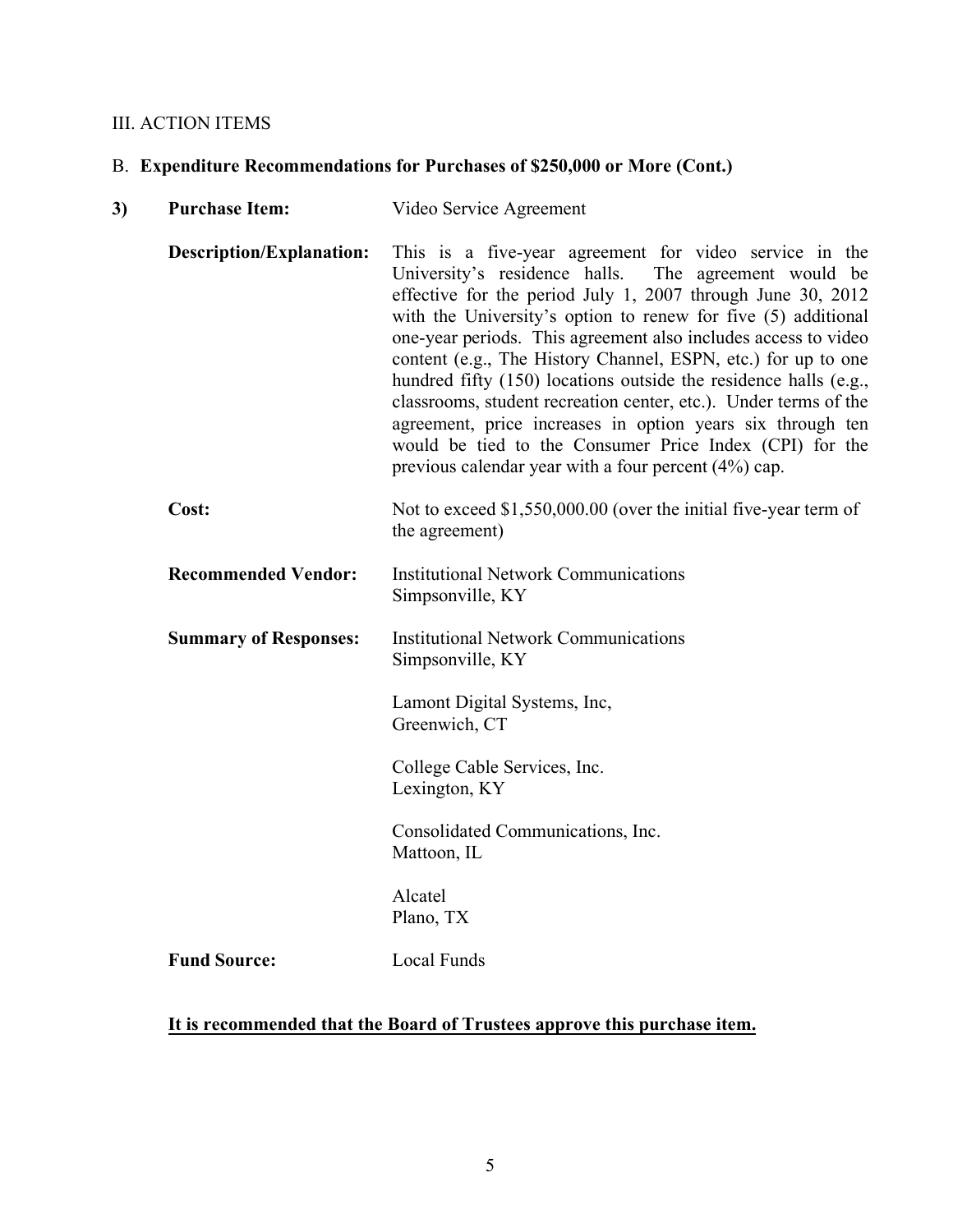### C. **Revision to the EIU Mission Statement [Final Reading]**

### **Current EIU Mission Statement**

Eastern Illinois University offers superior yet accessible undergraduate and graduate education. Students learn the methods and outcomes of free inquiry in the arts, sciences, humanities, and professions, guided by a faculty known for its commitment to teaching, research/creative activity, and service. The University community strives to create an educational and cultural environment in which students refine their abilities to reason and to communicate clearly so as to become responsible citizens in a diverse world.

#### **Proposed Revised EIU Mission Satement – Approved by CUPB on October 20, 2006**

Eastern Illinois University is a public comprehensive university that offers superior, accessible undergraduate and graduate education. Students learn the methods and results of free and rigorous inquiry in the arts, humanities, sciences, and professions, guided by a faculty known for its excellence in teaching, research, creative activity, and service. The University community is committed to diversity and inclusion and fosters opportunities for student-faculty scholarship and applied learning experiences within a student-centered campus culture. Throughout their education, students refine their abilities to reason and to communicate clearly so as to become responsible citizens and leaders.

**It is recommended that the Board of Trustees approve the revisions to the Mission Statement of Eastern Illinois University.**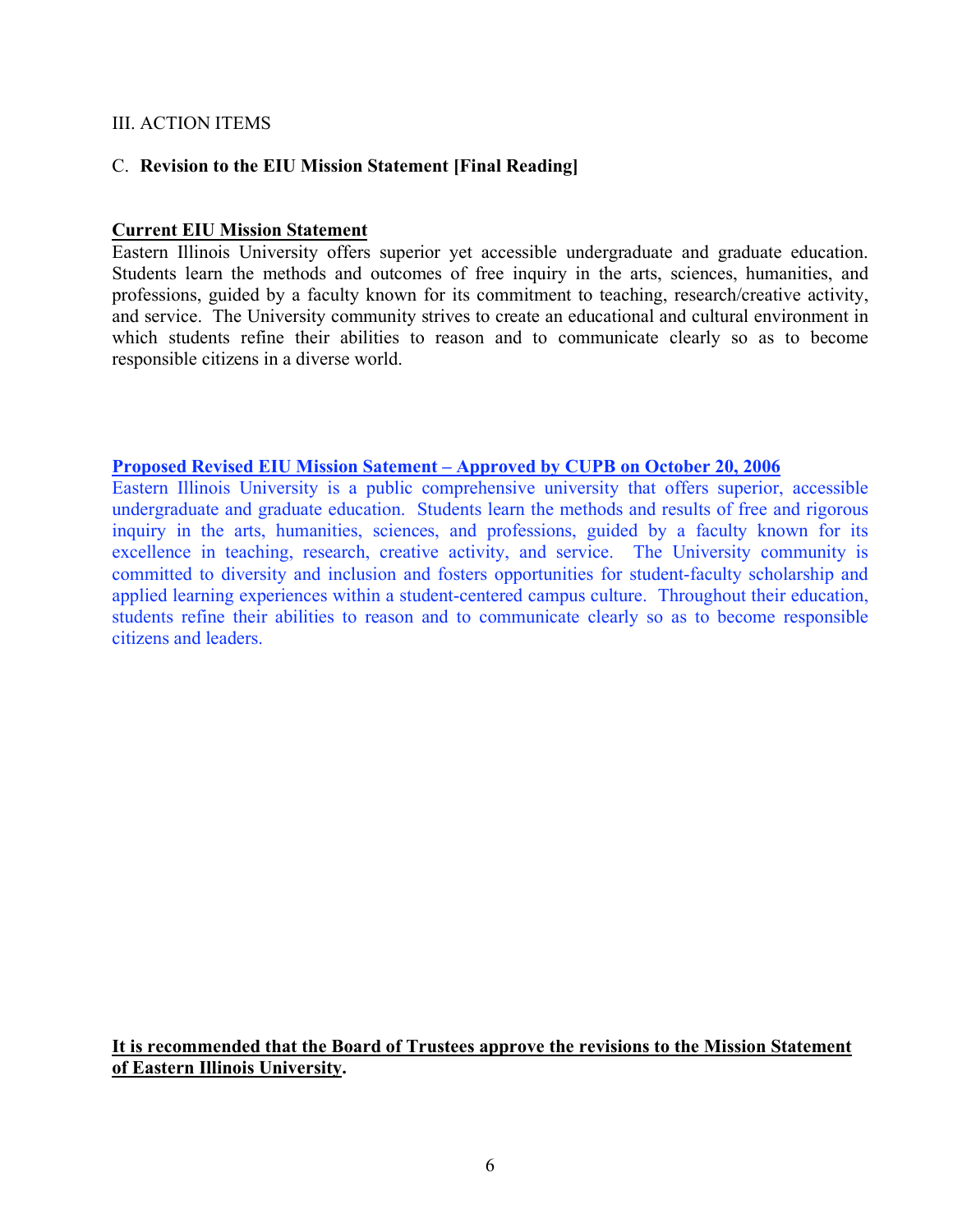#### D. **Revisions to Board** *Regulations*

1. *Regulation* IV.C.5.a.b. - Students - Special Situations **[Final Reading]**



Regulations

SECTION: IV. Students

Issued: January 26, 1998

#### **IV. STUDENTS**

#### A. Admission Policies

The University shall develop policies for the admission of undergraduate and graduate students. The policies shall become effective when approved by the President and shall be:

- 1. Consistent with the Board's commitment to equal opportunity for qualified students to attend the University.
- 2. Consistent with admission standards approved by the Board of Higher Education.
- 3. Published in appropriate university catalogs.

The President shall submit a report to the Board any change in the admission policies.

- B. Student Financial Aid
	- 1. Definition

Student financial aid includes tuition waivers, scholarships, grants, loans, and employment opportunities which are provided for students to assist them in meeting the costs of university attendance whether from university, state, federal, or private resources.

2. Financial Aid Policies

The University shall develop policies for the administration of its financial aid program. The policies shall become effective when approved by the President.

Financial aid policies shall be consistent with the Board's commitment to provide an equal opportunity to qualified Illinois residents to attend the University. The policies shall include the following provisions and such other provisions as are necessary and appropriate:

a. Policies and procedures concerning the award of tuition waivers. The policies and procedures shall describe all tuition waivers issued by the University and the criteria for their award. The policies and procedures shall comply with Board of Higher Education tuition waiver policies and the other applicable laws, policies, rules, or requirements.

In compliance with 110 ILCS 665/10-90, the University's policies and procedures for the award of tuition waivers shall provide that each eligible child of any Illinois Public University employee who has been employed for at least 7 years by an Illinois Public University shall, upon proper application and verification of eligibility, be offered a 50% tuition waiver for any academic year for which he or she:

(1) is under the age of 25 at the commencement of the academic year during which the partial tuition waiver is to be effective. Eligibility for this purpose will be verified on a year-by-year basis;

(2) qualifies for admission under the same admissions requirements, standards, and policies which the University generally applies to applicants for admission to its respective undergraduate programs;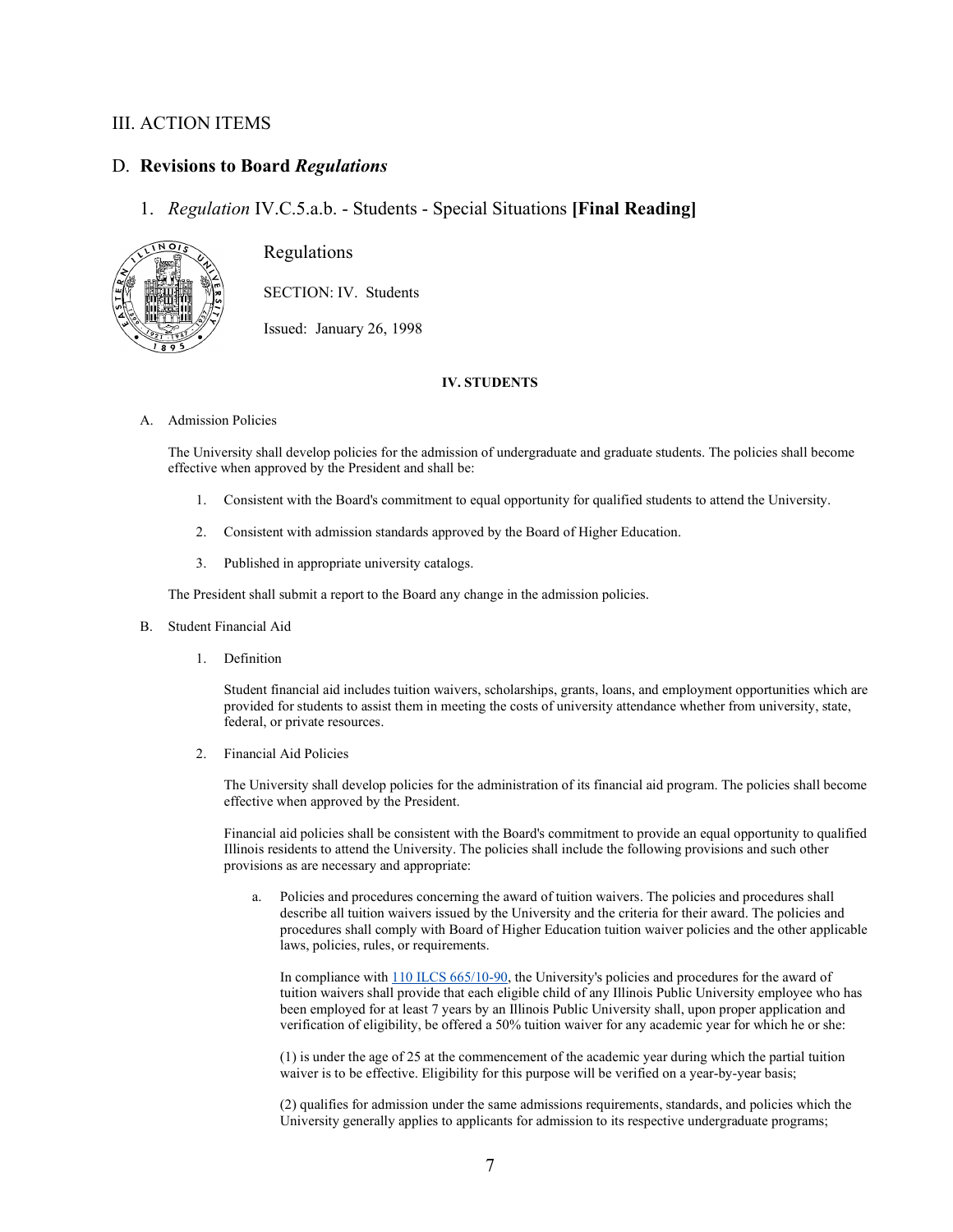#### D. **Revision to Board** *Regulations* **[Final Reading] (Cont.)**

(3) is the natural, adopted, or step-child of a current University employee who has been employed for a total of at least 7 cumulative years. Academic years shall count as calendar years for those employees normally employed on an academic year basis. Employment which is or was contingent upon an individual's status as an enrolled student shall not be counted as part of this 7 cumulative years of employment;

(4) has, if the application is for a renewal of the award, maintained satisfactory academic progress toward graduation as this would be determined by the established rules of the University; and

(5) has not expended a total of 4 years of undergraduate 50% tuition waiver benefits as provided under this section. For purposes of this subsection, 4 years shall be considered to be either 12 academic terms or the number of hours necessary to complete an undergraduate degree as defined by the University, whichever is completed first.

- b. Policies and procedures concerning the employment and compensation of student hourly workers. The policies and procedures shall comply with the rules of the State Universities Civil Service System and with applicable state and federal employment law.
- Policies and procedures concerning the appointment, hours of work, and compensation of graduate assistants. Graduate assistants may not hold faculty rank and must hold at least the baccalaureate degree or its equivalent.
- 3. Financial Aid Report

The President shall submit an annual report to the Board on student financial aid programs at the University.

#### C. Residency Status

1. Definitions

For purposes of this regulation, the following definitions pertain:

- a. An "adult student" is a student who is eighteen or more years of age.
- b. A "minor student" is a student who is less than eighteen years of age.
- c. An "emancipated minor student" is a completely self-supporting student who is less than eighteen years of age. Marriage or active military service shall be regarded as effecting the emancipation of minors, whether male or female, for the purposes of this regulation.
- d. "Residence" means legal domicile. Voter registration, filing of tax returns, proper license and registration for driving or ownership of a vehicle, and other such transactions may verify intent of residence in a state. Neither length of university attendance nor continued presence in the university community during vacation periods shall be construed to be proof of Illinois residence. Except as otherwise provided in this regulation, no parent or legal or natural guardian will be considered a resident unless the parent or guardian maintains a bona fide and permanent residence in Illinois, except when temporarily absent from Illinois, with no intention of changing his or her legal residence to some other state or country.
- 2. Residency Determination

The University shall determine the residency status of each student enrolled in the University for the purpose of determining whether the student is assessed in-state or out-of-state tuition. Each applicant for admission to the University shall submit at the time of application evidence for determination of residency. The office responsible for admissions shall make a determination of residency status.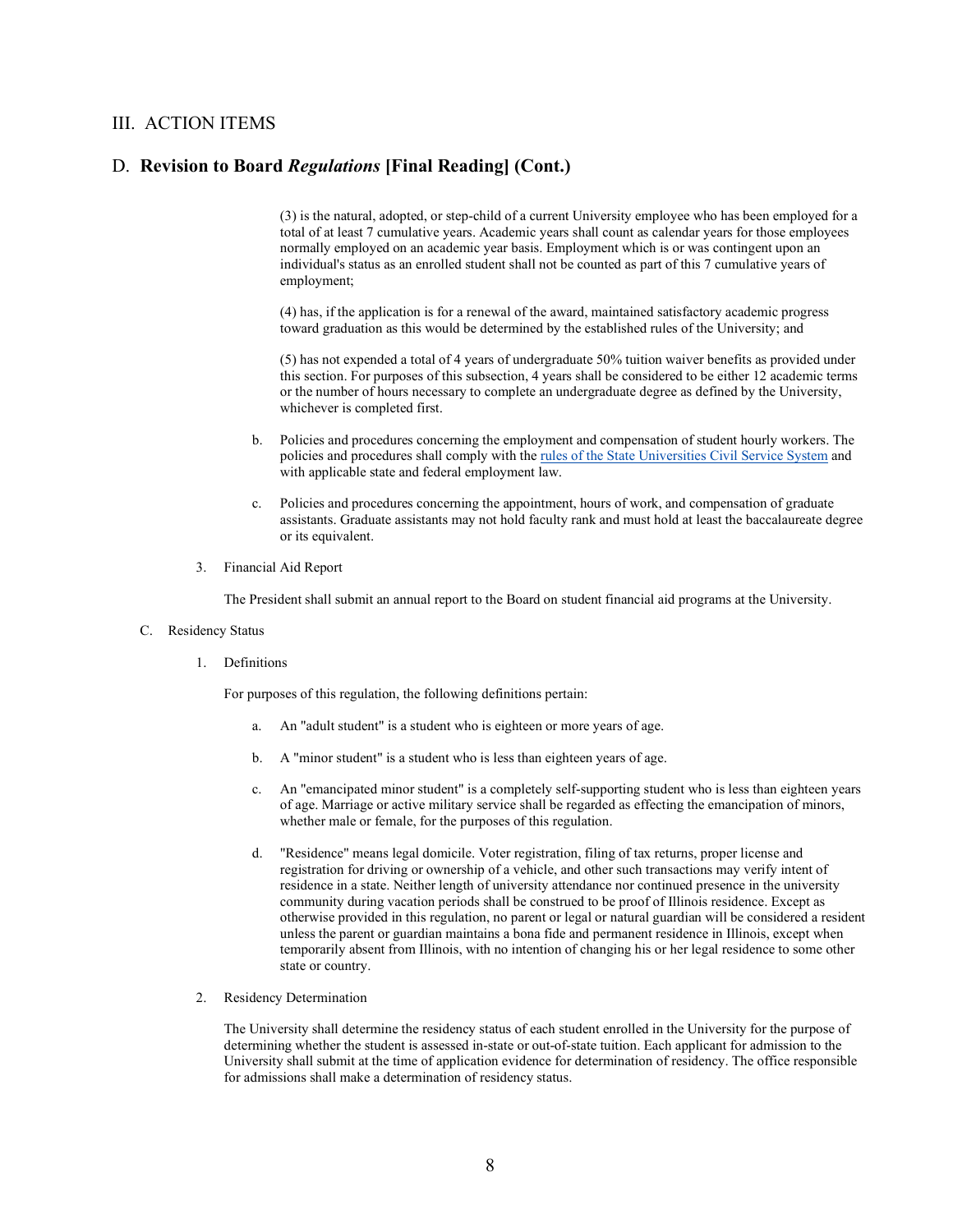#### D. **Revision to Board** *Regulations* **[Final Reading] (Cont.)**

- a. If a non-resident is classified by error as a resident, a change in tuition charges shall be applicable beginning with the term following reclassification. If the erroneous resident classification is caused by false information submitted by the student, a change in tuition charges shall be applicable for each term in which tuition charges were based on such false information. In addition, the student who has submitted false information may be subject to appropriate disciplinary action.
- b. If a resident is classified by error as a non-resident, a change in tuition charges shall be applicable during the term in which the reclassification occurs, provided that the student has filed a written request for review in accordance with this regulation.
- 3. Residency Requirements
	- a. Adult Students

To be considered a resident, an adult student must have been a bona fide resident of Illinois for a period of at least six consecutive months immediately preceding the beginning of any term for which the individual registers at the University and must continue to maintain a bona fide residence in Illinois. In the case of adult students who reside with their parents (or one of them if only one parent is living or the parents are separated or divorced), the student will be considered a resident if the parents have established and are maintaining a bona fide residence in Illinois.

b. Minor Students

The residence of a minor student shall be considered to be the same as and change with the following:

1. That of the minor's parents if they are living together, or the living parent if one is deceased; or

2. If the parents are separated or divorced, that of the parent to whom custody of the minor has been awarded by court decree or order, or, in the absence of a court decree or order, that of the father unless the minor has continuously resided with the mother for a period of at least six consecutive months immediately preceding the minor's registration at the University, in which latter case the minor's residence shall be considered to be that of the mother; or

3. If the minor has been legally adopted, that of the adoptive parents, and, in the event the adoptive parents become divorced or separated, that of the adoptive parent whose residence would govern under the foregoing rules if the parent had been a natural parent; or

4. That of the legally appointed guardian of the person; or

5. That of a "natural" guardian such as a grandparent, adult brother or adult sister, adult uncle or aunt, or other adult with whom the minor has resided and by whom the minor has been supported for a period of at least six consecutive months immediately preceding the minor's registration at the university for any term if the minor's parents are deceased or have abandoned the minor and if no legal guardian of the minor has been appointed and qualified.

c. Emancipated Minors

If emancipated minors actually reside in Illinois, such minors shall be considered residents even though their parents or guardians may not reside in Illinois. Emancipated minors who are completely selfsupporting shall be considered residents if they have maintained a dwelling place within Illinois uninterruptedly for a period of at least six consecutive months immediately preceding the beginning of any term for which they register at the university. Emancipated minors who reside with their parents and whose parents (or one of them if one parent is living or the parents are separated or divorced) have established and are maintaining a bona fide Illinois residence shall be regarded as residents.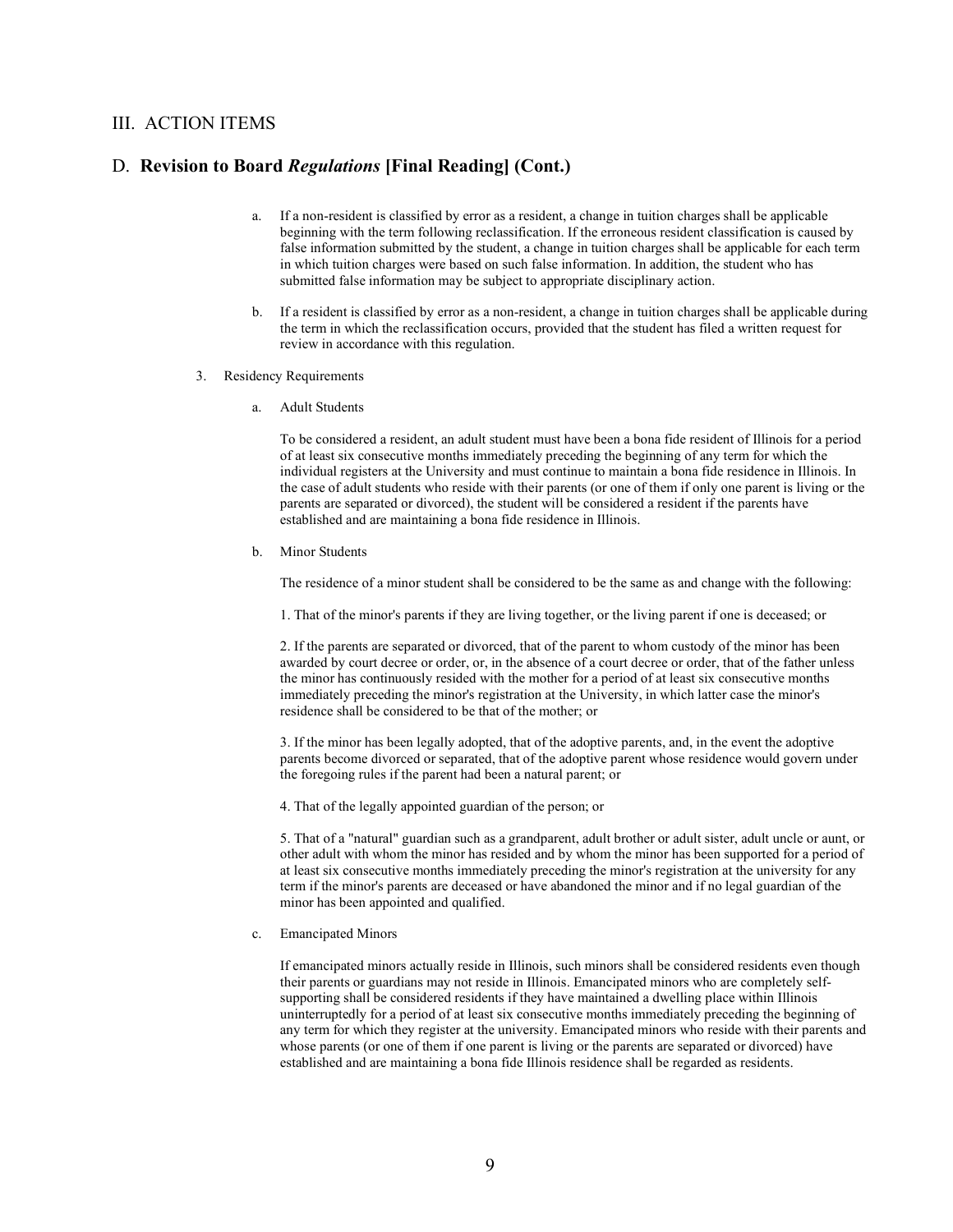#### D. **Revision to Board** *Regulations* **[Final Reading] (Cont.)**

d. Minor Children of Parents Transferred outside the United States

The minor children of persons who have resided in Illinois for at leave twelve consecutive months immediately prior to a transfer by their employers to some location outside of the United States shall be considered residents. This rule shall apply, however, only when the minor children of such parents enroll in the University within five years of the time their parents are transferred by their employer to a location outside the United States.

e. Married Students

A non-resident student, whether minor or adult, who is married to a person who meets and complies with all of the applicable requirements of these regulations to establish residence status, shall be classified as a resident.

f. Armed Forces Personnel

Non-residents of Illinois who are on active duty with one of the services of the Armed Forces of the United States who are stationed in Illinois and who submit evidence of such service and station, as well as the spouses and dependent children of such persons, shall be considered residents as long as such persons remain stationed in Illinois and the spouses and/or dependent children of such persons also reside in Illinois. If such persons are transferred to a post outside the continental United States but such persons remain registered at the University, residency status shall continue until such time as these persons are stationed within a state other than Illinois within the continental United States.

g. Staff Members of the University, Allied Agencies, and Faculty of State-Supported Institutions in Illinois

Staff members of the University and of allied agencies, and faculties of state-supported institutions of higher education in Illinois, holding appointment of at least one-quarter time, and their spouses and dependent children, shall be treated as residents.

h. Teachers in Public and Private Illinois Schools

Teachers in the public and private elementary and secondary schools of Illinois shall, if subject to payment of tuition, be assessed at the resident rate during any term in which they hold an appointment of at least one-quarter time, including the summer session immediately following the term in which the appointment was effective.

4. Residency Status Appeal Procedure

Students who take exception to their residency status classification shall pay the tuition assessed but may file a claim in writing to the university office responsible for reconsideration of residency status. The written claim must be filed within thirty (30) calendar days from the date of the tuition bill or the student loses all rights to a change of residency status for the term in question. If the student is dissatisfied with the ruling in response to the written claim made within said period, the student may file a written appeal within ten (10) calendar days of receipt of the decision to the responsible university office. Such written appeals shall be forwarded to the appropriate university vice president, who shall consider all evidence submitted in connection with the case and render a decision which shall be final.

- 5. Special Situations
	- a. Upon recommendation of the President, the Board may, in special situations, grant residency status **for the purpose of tuition** to categories of persons otherwise classified as non- residents under this regulation.
	- b. **For employees and their immediate families, the President in special situations may grant in- state residency status for the purpose of tuition to categories of persons otherwise classified as nonresidents under this regulation**.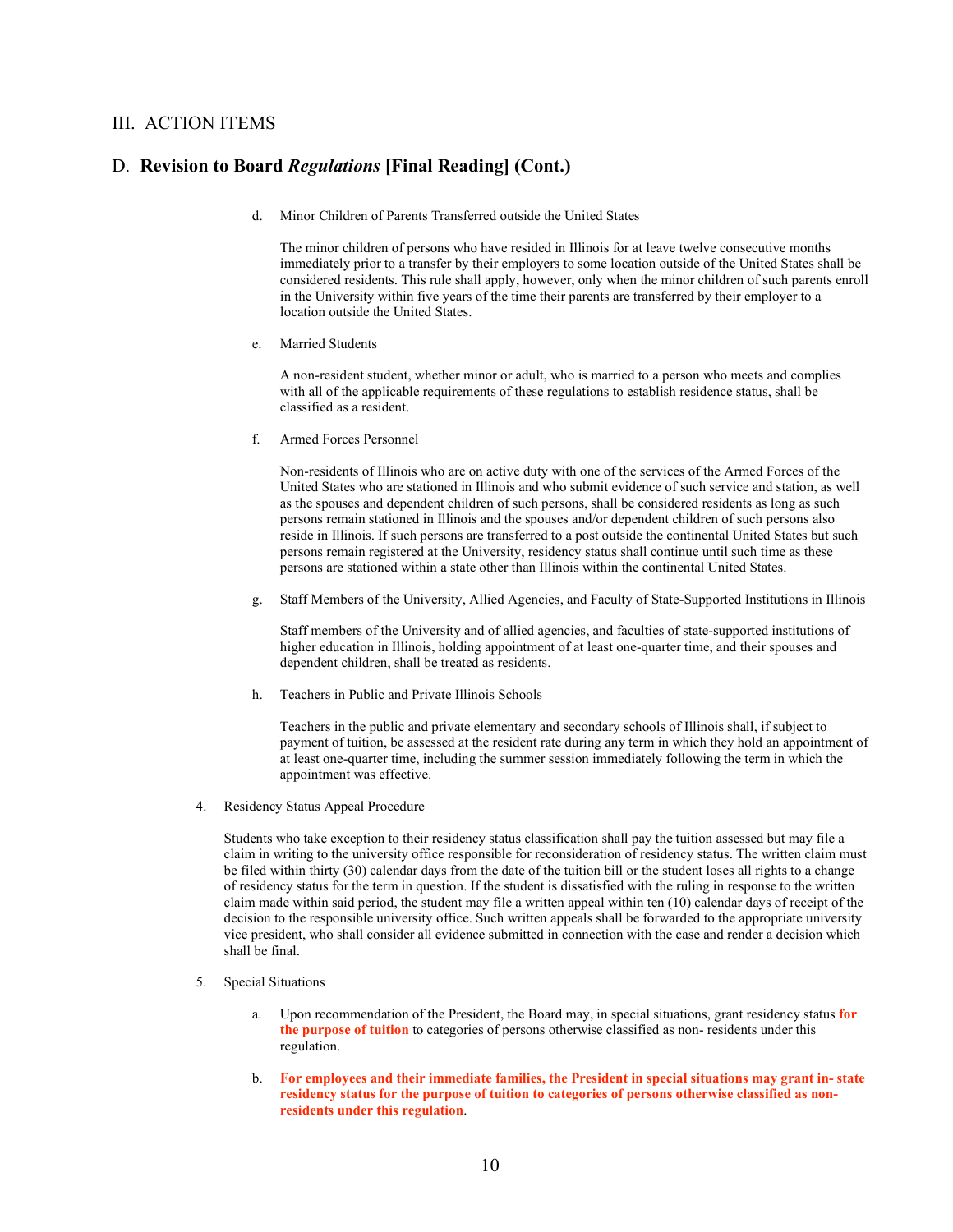### D. **Revision to Board** *Regulations* **[Final Reading] (Cont.)**

D. Student Conduct

The University shall develop policies concerning student rights and conduct. The policies and any changes shall become effective when approved by the President.

The policies shall include the following provisions and such other provisions as are necessary and appropriate:

- 1. Recognition of basic student rights.
- 2. Clarification of the distinction between university conduct standards and those established by civil and criminal statutes.
- 3. Specific prohibited conduct, with sanctions which may be imposed for such conduct.
- 4. Procedures for presenting complaints of prohibited conduct and a due process for determining whether violations have occurred.
- 5. Grievance procedures.
- E. Student Activities and Organizations

The University shall develop policies concerning student activities and organizations. The policies and any changes shall become effective when approved by the President.

The policies shall include the following provisions and such other provisions as are necessary and appropriate:

- 1. Procedures for recognition of approved university activities and organizations.
- 2. Procedures for the approval of allocations and expenditures of student activity funds.
- F. Student Publications and Broadcasting Policies

The University shall develop policies concerning the operation of all student media which are supported in whole or in part by university funds. The policies and any changes shall become effective when approved by the President.

The policies shall include the following provisions and such other provisions as are necessary and appropriate:

- 1. Necessary management elements for the conduct of student media organizations, including specifying the line of authority and responsibility from the President to the staff of each organization.
- 2. Method of funding and procedures for budget approval.
- 3. Establishment of a staff organization, of fiscal authority responsibility, and of guidelines for the conduct of operations.
- 4. Provisions for a faculty/staff advisor and for selection of principal student staff and advisors.
- 5. Establishment of appropriate ethical and professional standards.
- 6. Complaint procedures.
- 7. Requirements for assuring compliance with all applicable laws and regulations.
- G. Student Legal Services

The University may develop policies concerning the provision of student legal services. The policies and any changes shall become effective when approved by the President.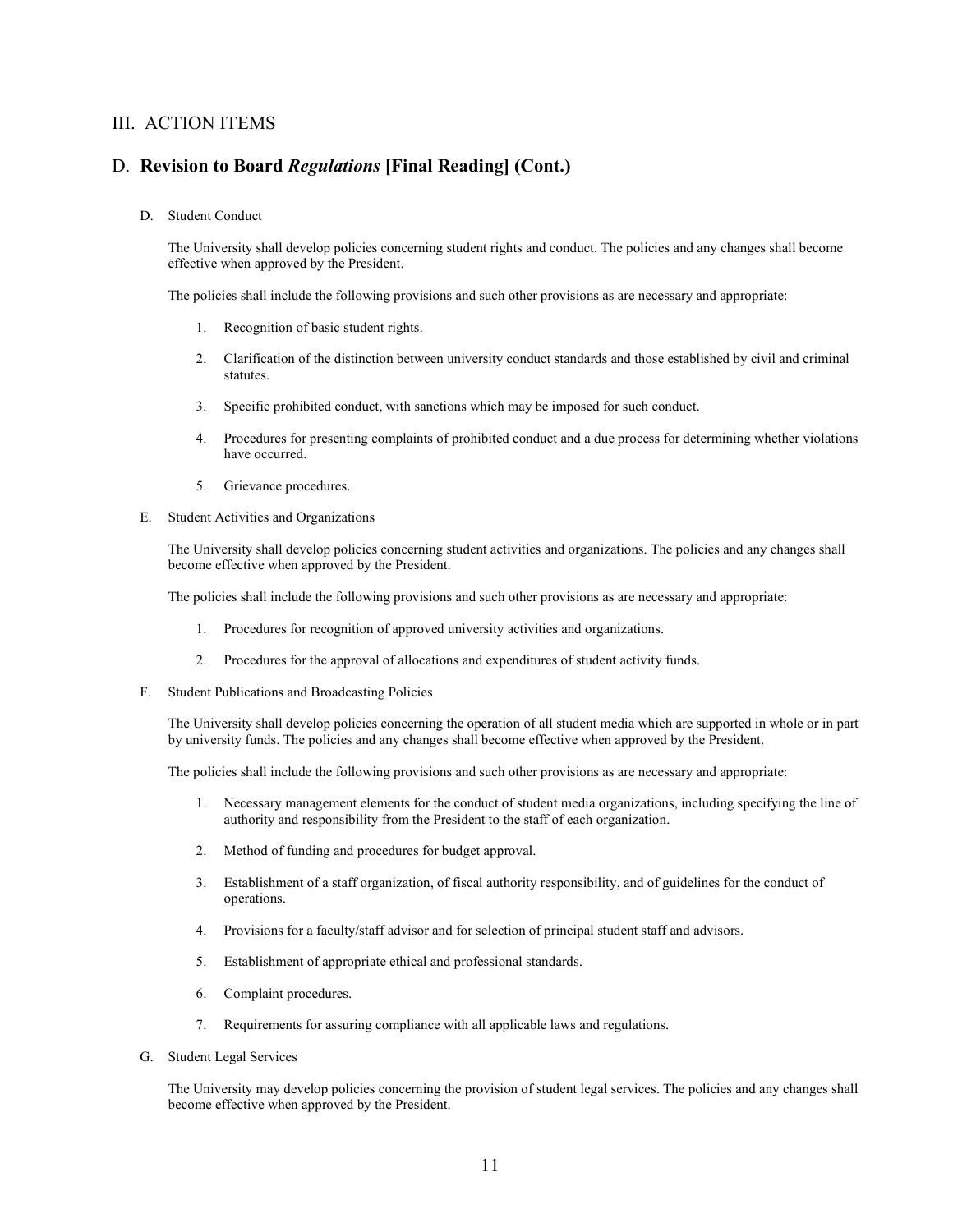#### D. **Revision to Board** *Regulations* **[Final Reading] (Cont.)**

The policies shall include the following provisions and such other provisions as are necessary and appropriate:

- 1. That the attorney may be an independent contractor or an employee of the University.
- 2. That the attorney acts on behalf of students and not as an attorney or agent for the Board or the University.
- 3. Functions of the attorney, types and limitations of legal service which may be provided.
- 4. Establishment of an Advisory Board.
- H. Student Housing

The University shall develop policies concerning student housing. The policies and any changes shall become effective when approved by the President.

The policies shall include the following provisions:

- 1. Eligibility for housing.
- 2. Procedures for assignment of housing.
- 3. Billing and refund procedures.
- 4. Sanctions for violations of housing policies.
- 5. Any other provisions as deemed necessary.
- I. Military Service

The University shall develop policies concerning credit for students who are called into active military service. The policies and any changes shall become effective when approved by the President.

The policies shall include the following provisions:

- 1. Provisions for course credit and residence credit for students who withdraw during the term.
- 2. Provisions for make up of coursework missed while attending annual training.
- 3. Any other provisions as deemed necessary.
- J. Intercollegiate Athletics Policy

An intercollegiate athletics program is an important and worthwhile activity. A properly administered program can make a significant contribution to the quality of campus and student life.

The primary responsibility for management of an intercollegiate athletics program rests with the University President. The President's exercise of that responsibility is subject to applicable law and Board policies, including the following:

- 1. The President shall inform the Board in advance of any action or proposal which significantly affects the intercollegiate athletics program, including proposals to change conferences, athletic associations or divisions, or to add or drop sports.
- 2. State appropriations may be used to support the intercollegiate athletics program, but no more than 1.5 percent of the University's annual state appropriation may be expended for intercollegiate athletics unless approved by the Board.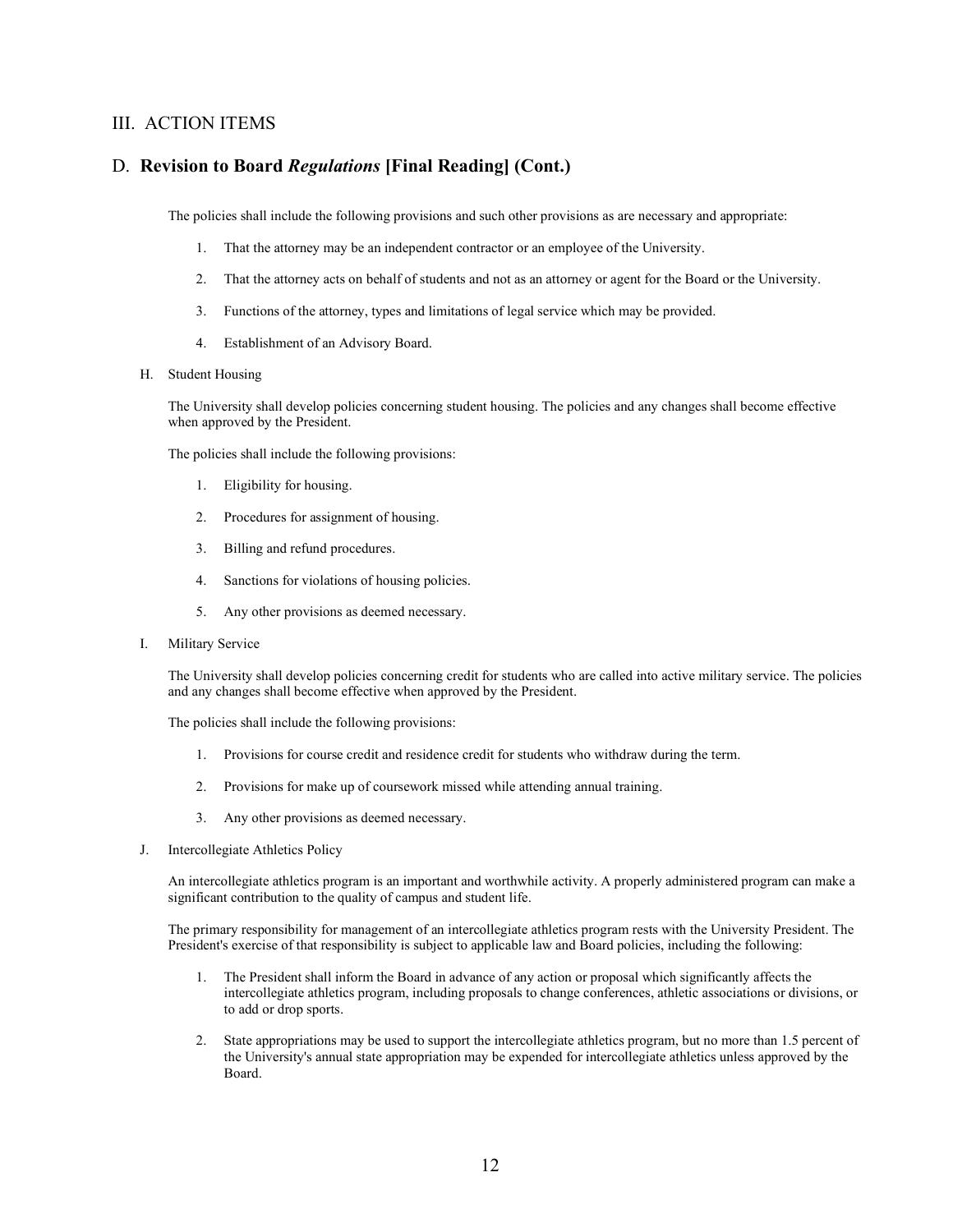# D. **Revision to Board** *Regulation***s [Final Reading] (Cont.)**

- 3. Student athletic fees may be used to support the intercollegiate athletics program, but increases in such fees should normally not exceed the projected rate of inflation for the year in which the increase is to take effect. Proposals to increase student athletic fees should not be presented for Board approval without prior consultation with appropriate student advisory bodies.
- 4. Every effort should be made to minimize reliance on state appropriations and student fees as revenue sources for intercollegiate athletics.
- 5. The President shall prepare an annual report for the Board on intercollegiate athletics which shall include appropriate financial and program information.

**It is recommended that the Board of Trustees approve the revisions to Board** *Regulation* **IV.C.5.a.b.**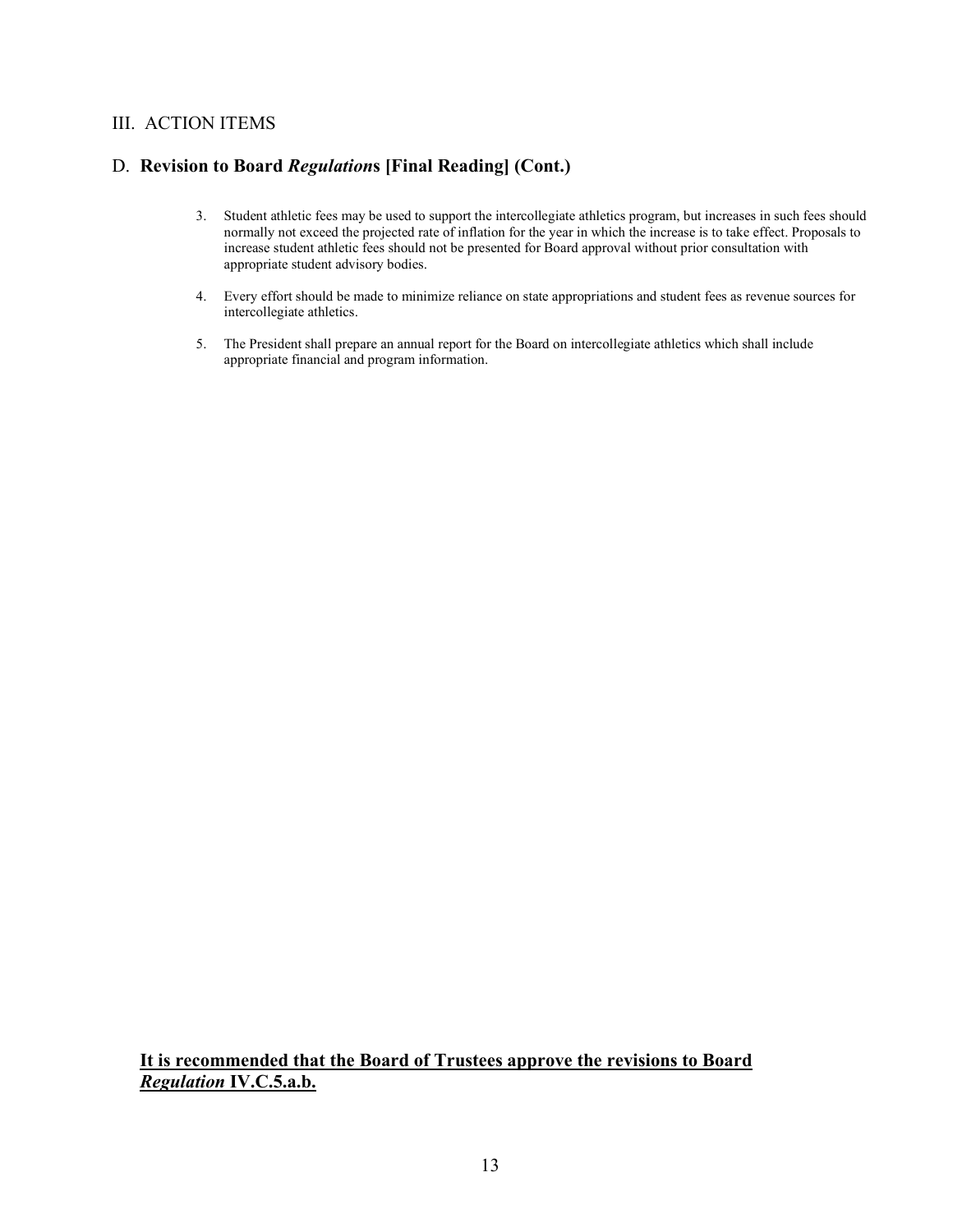# D. **Revisions to Board** *Regulations* **(Cont.)**

# **2. [First Reading]**

# REGULATIONS

Issued:



Subsection:

Section:

This item will be presented to the Board by addendum at the meeting.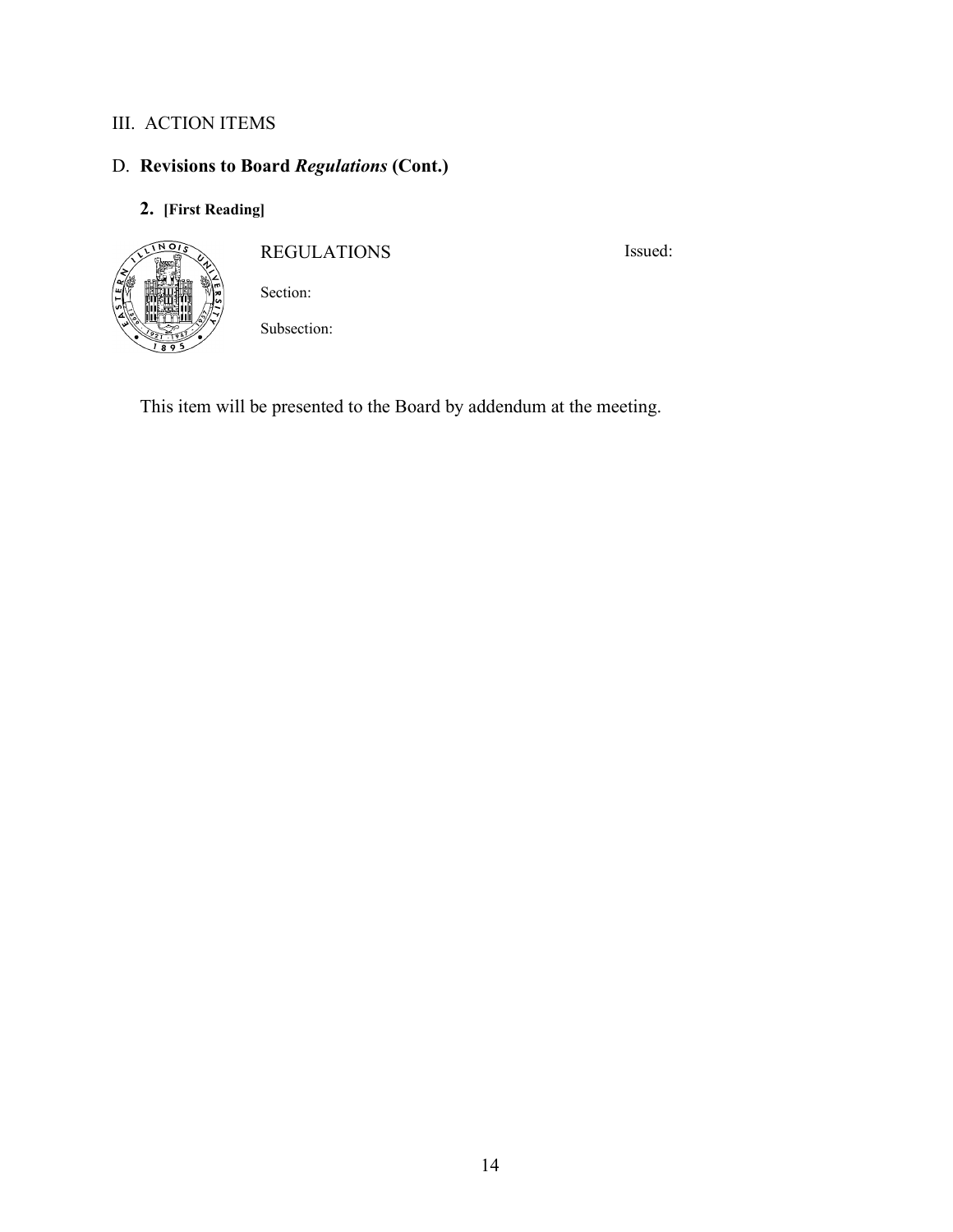# E. **Housing Rates**

| <b>RESIDENCE HALLS &amp; GREEK COURT</b>                                                                  | Effective Fall Semester 2007 |                 |                 |                          |
|-----------------------------------------------------------------------------------------------------------|------------------------------|-----------------|-----------------|--------------------------|
|                                                                                                           | <b>CURRENT</b>               | <b>INCREASE</b> | <b>PROPOSED</b> |                          |
| 7 Plus Meal Option/Semester<br>7 Dining Center Meals per week plus<br>\$200 Dining Dollars per Semester   | \$2,955                      | \$206           | \$3,161         | (Rm \$2212/Bd<br>\$949   |
| 10 Plus Meal Option/Semester<br>10 Dining Center Meals per week plus<br>\$60 Dining Dollars per Semester  | \$3,086                      | \$215           | \$3,301         | (Rm \$2212/Bd<br>\$1089) |
| 12 Plus Meal Option/Semester<br>12 Dining Center Meals per week plus<br>\$100 Dining Dollars per Semester | \$3,203                      | \$223           | \$3,426         | (Rm \$2212/Bd<br>\$1214) |
| 15 Plus Meal Option/Semester<br>15 Dining Center Meals per week plus<br>\$140 Dining Dollars per Semester | \$3,330                      | \$232           | \$3,562         | (Rm \$2212/Bd<br>\$1350) |

The Plus Meal Option permits each student with a board plan to use a specified number of Dining Dollars for any of the following: 1) Purchases at the Food Court within the University Union; 2) Purchases at our two residence hall convenience centers; 3) Purchases at Panther Pantry and Java B&B in the University Union; 4) Meals for a Guest in any Dining Center when accompanied by the student; 5) Additional meals for the student in any Dining. Center.

| <b>PROPOSED</b> |
|-----------------|
|                 |
| \$750           |
| \$400           |
|                 |
| <b>PROPOSED</b> |
| \$735           |
| \$588           |
| \$1,103         |
| \$882           |
| \$1,471         |
| \$1,176         |
|                 |

NOTE: 12 Meal Plan is the only option offered during Summer Sessions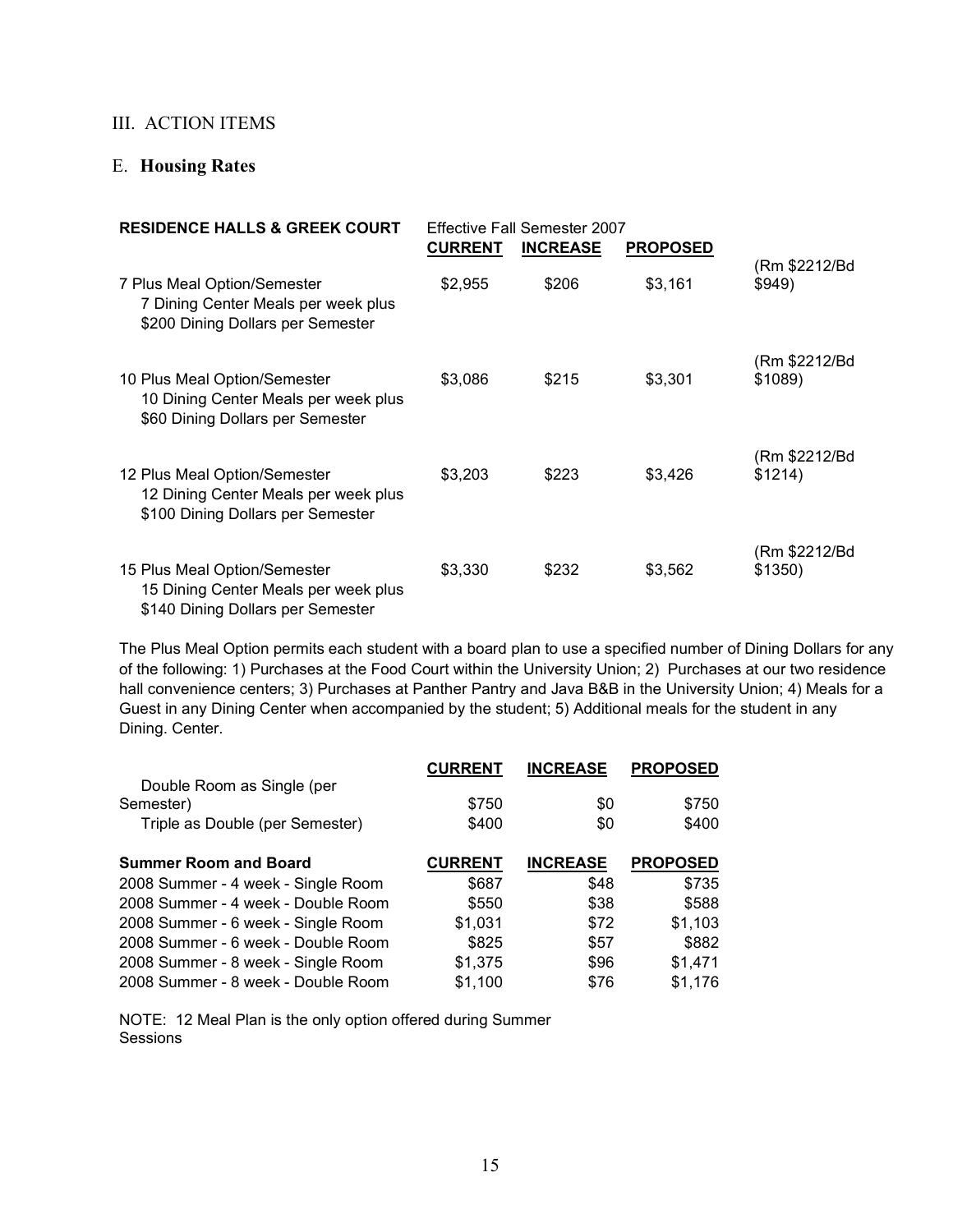# E. **Housing Rates (Cont.)**

# **UNIVERSITY APARTMENTS (Monthly rates will be effective August 15, 2007)**

| 9.5 MONTHS:                       | <b>CURRENT</b> | <b>INCREASE</b> | <b>PROPOSED</b> |
|-----------------------------------|----------------|-----------------|-----------------|
| 1 1/2 Room Apartment (efficiency) | \$3,694        | \$110           | \$3,804         |
| 2 Room Apartment (one bedroom)    | \$3,884        | \$116           | \$4,000         |
| <b>Super Efficiency</b>           | \$3.456        | \$104           | \$3,560         |
| <b>PER MONTH:</b>                 |                |                 |                 |
| 1 1/2 Room Apartment (efficiency) | \$389          | \$11            | \$400           |
| 2 Room Apartment (one bedroom)    | \$409          | \$12            | \$421           |
| <b>Super Efficiency</b>           | \$364          | \$11            | \$375           |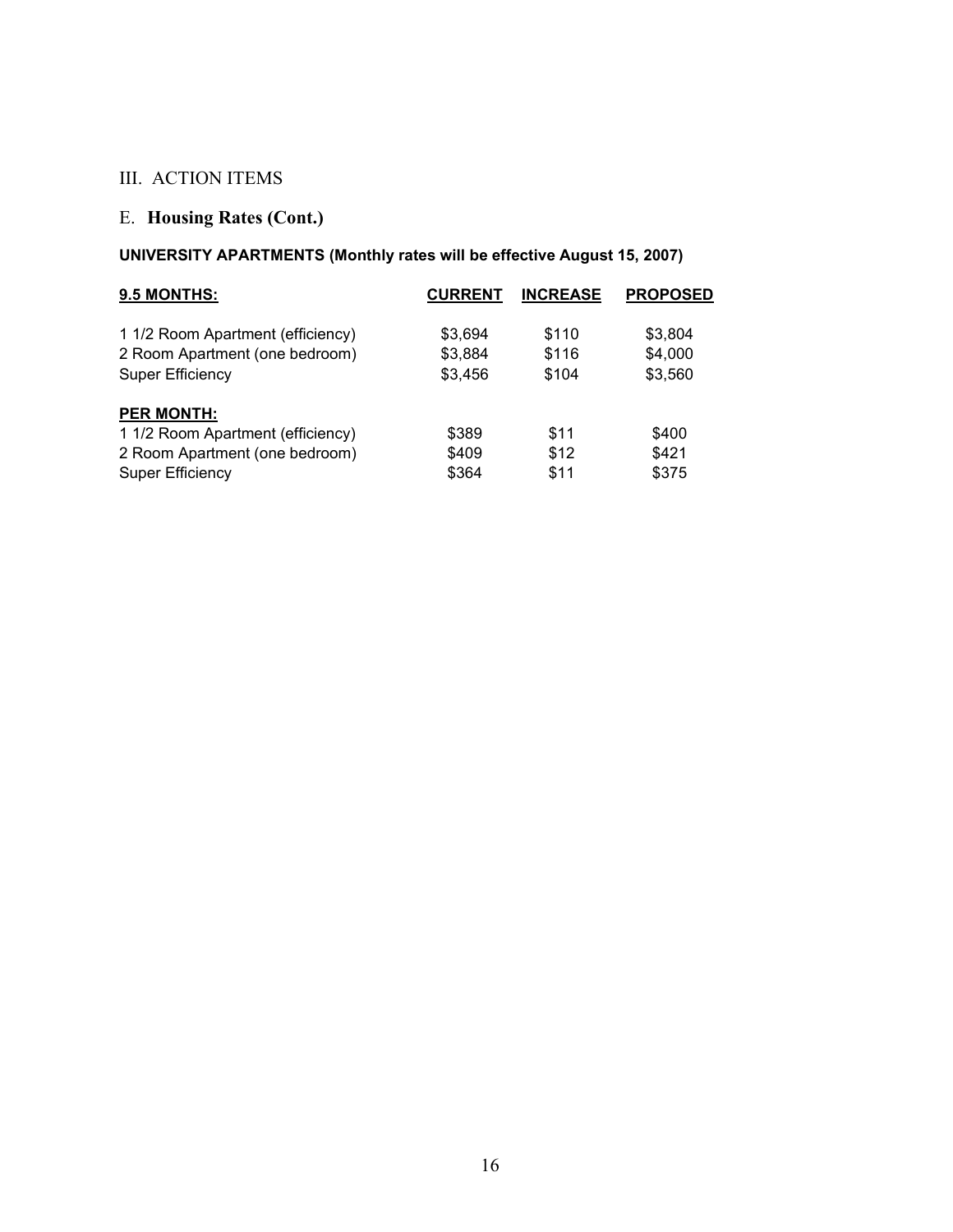# E. **Housing Rates (Cont.)**

### **UNIVERSITY COURT - 2007-2008 Academic Year Rates** (Effective August 1, 2007)

Per resident, per semester, based on double occupancy

|                                          | <b>CURRENT</b> | <b>INCREASE</b> | <b>PROPOSED</b> |
|------------------------------------------|----------------|-----------------|-----------------|
| 2 Bedroom, 1 Bath, No Balcony            | \$2,210        | \$110           | \$2,320         |
| 2 Bedroom, 1 Bath, Balcony               | \$2,344        | \$117           | \$2,461         |
| 2 Bedroom, 1 1/2 Bath, No Balcony        | \$2,400        | \$96            | \$2,496         |
| 2 Bedroom, 1 1/2 Bath, Balcony           | \$2,487        | \$99            | \$2,586         |
| 1 Bedroom, 1 Bath, No Balcony            | \$2,554        | \$127           | \$2,681         |
| Studio                                   | \$2,093        | \$104           | \$2,197         |
| 3 Bedroom, 1 Bath                        | \$2,824        | \$113           | \$2,937         |
| <b>Fall 2007 Semester Only Contracts</b> |                |                 |                 |
| 2 Bedroom, 1 Bath, No Balcony            | \$2,431        | \$121           | \$2,552         |
| 2 Bedroom, 1 Bath, Balcony               | \$2,578        | \$129           | \$2,707         |
| 2 Bedroom, 1 1/2 Bath, No Balcony        | \$2,640        | \$106           | \$2,746         |
| 2 Bedroom, 1 1/2 Bath, Balcony           | \$2,736        | \$109           | \$2,845         |
| 1 Bedroom, 1 Bath, No Balcony            | \$2,809        | \$140           | \$2,949         |
| Studio                                   | \$2,302        | \$115           | \$2,417         |
| 3 Bedroom, 1 Bath                        | \$3,106        | \$125           | \$3,231         |
| Summer 2008 (Effective May 2008)         |                |                 |                 |
| <b>Monthly Rate</b>                      |                |                 |                 |
| 2 Bedroom, 1 Bath, No Balcony            | \$416          | \$21            | \$437           |
| 2 Bedroom, 1 Bath, Balcony               | \$445          | \$22            | \$467           |
| 2 Bedroom, 1 1/2 Bath, No Balcony        | \$445          | \$18            | \$463           |
| 2 Bedroom, 1 1/2 Bath, Balcony           | \$462          | \$18            | \$480           |
| 1 Bedroom, 1 Bath, No Balcony            | \$416          | \$21            | \$437           |
| Studio                                   | \$417          | \$21            | \$438           |
| 3 Bedroom, 1 Bath                        | \$472          | \$19            | \$491           |

#### **It is recommended that the Board of Trustees approve the above room and board rates for FY2008.**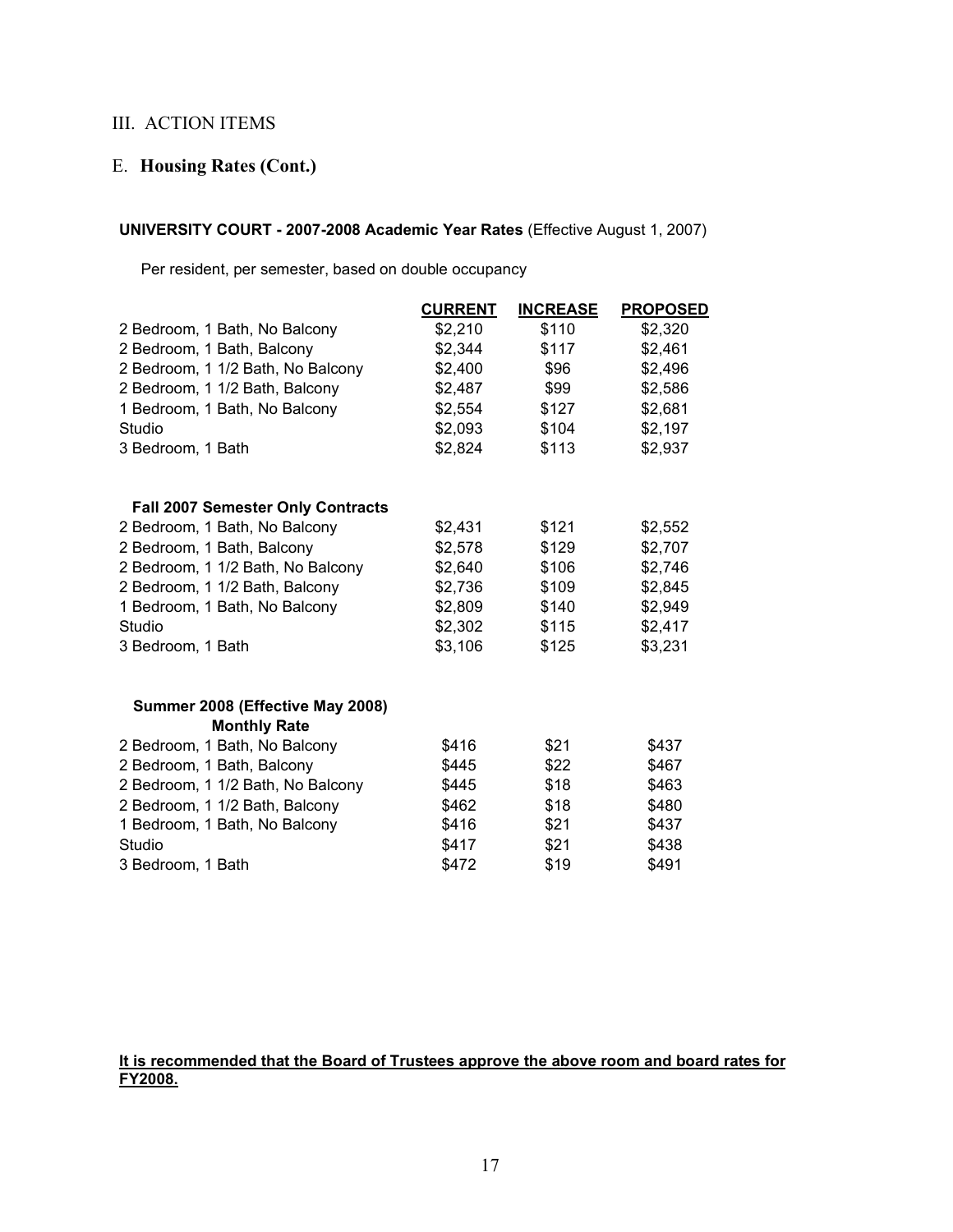# F. **Honorary Degree**

This item will be presented to the Board by addendum at the meeting.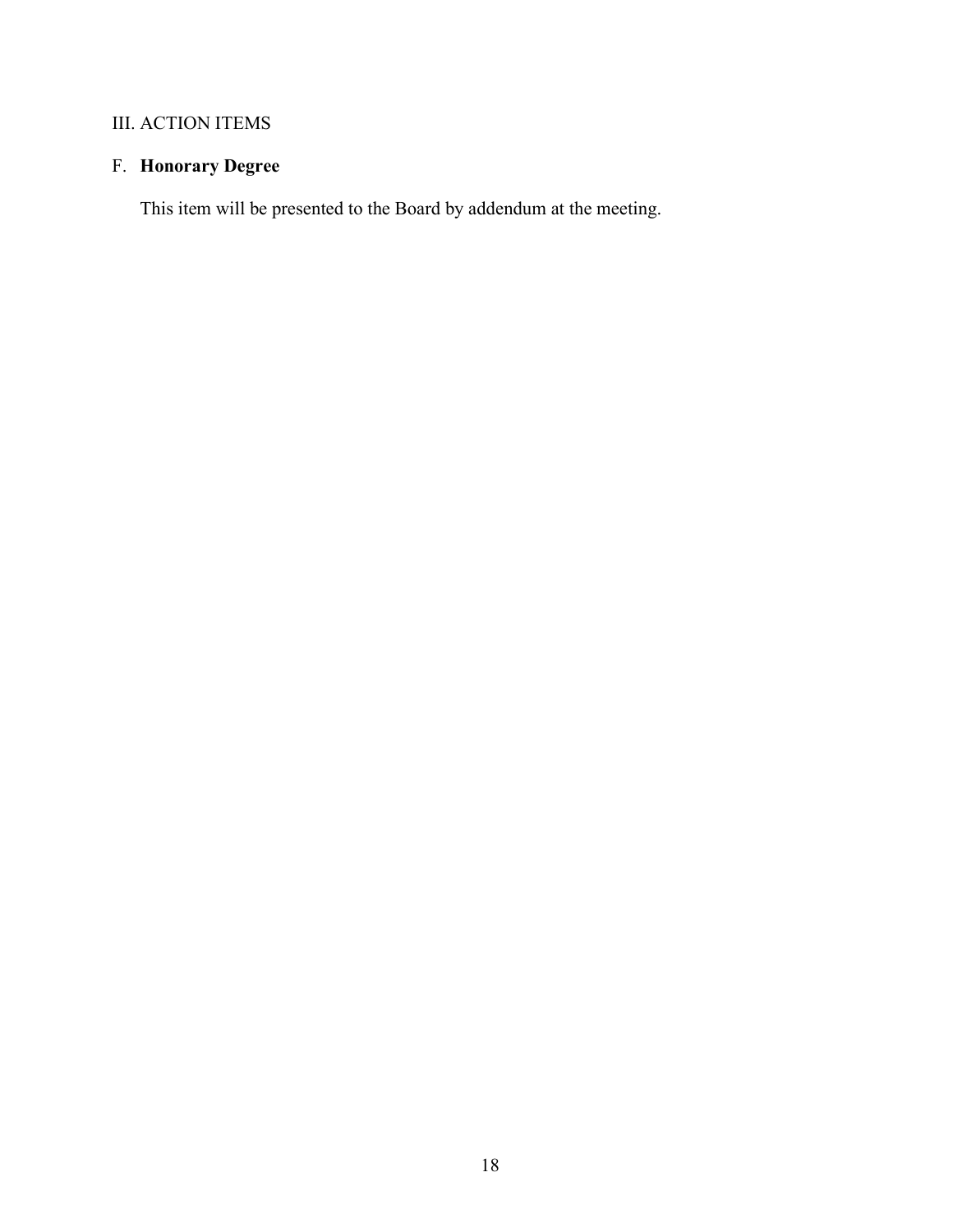# A. **Summary of Purchases \$100,000 - \$249,999**

| Vendor               | Type of Purchase                                         | <b>Bids</b> | Amount                       |
|----------------------|----------------------------------------------------------|-------------|------------------------------|
| Academic Search Inc. | Services in national search for<br>University President. |             | \$125,000<br>(not to exceed) |

# <sup>A</sup> IPHEC contract.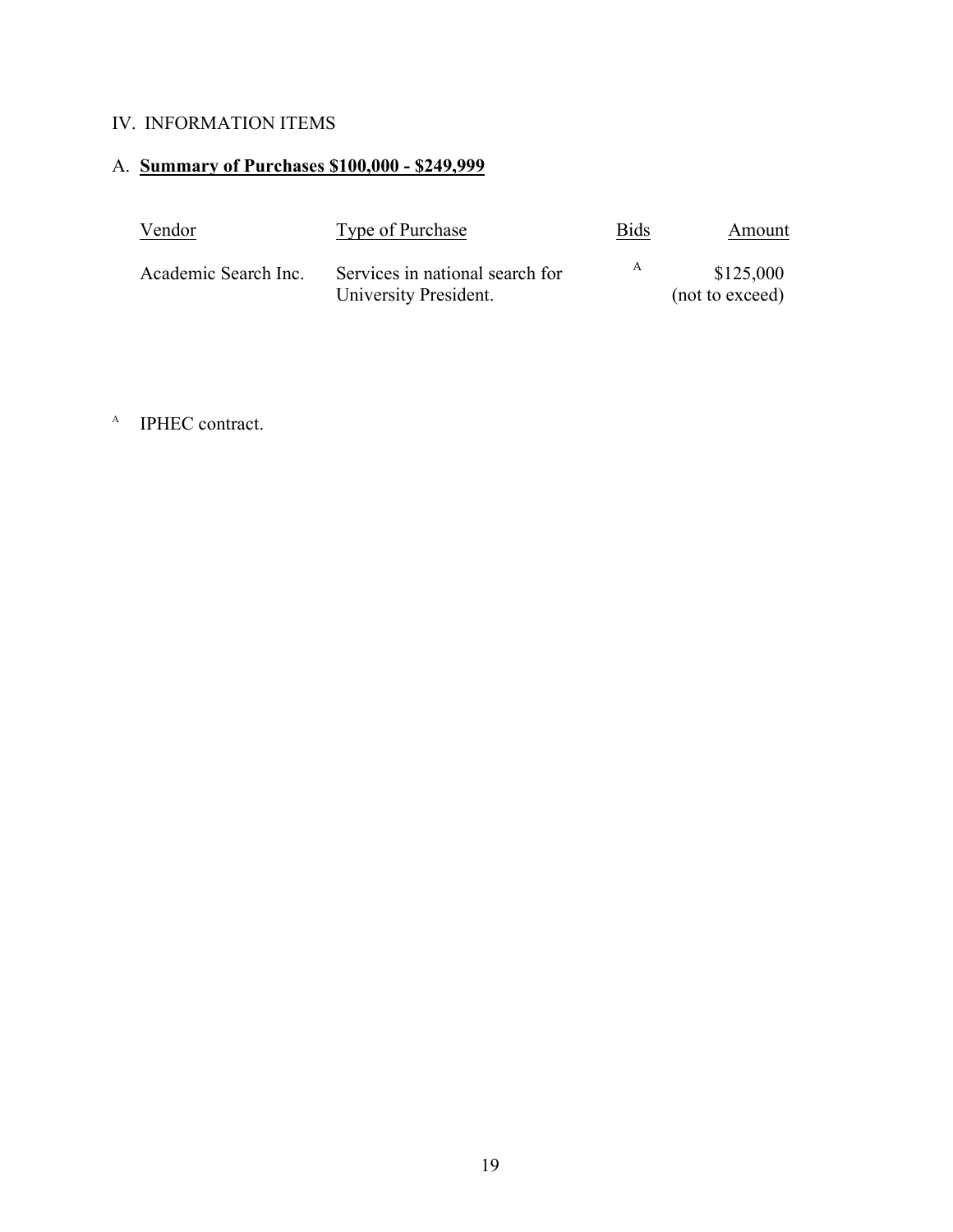#### B. **Deposit & Investment Report**

### **Eastern Illinois University Deposit and Investment Report For the Three Months Ending December 31, 2006**

#### **Operating Funds Investment Performance:**

|                                                  | Quarterly            | <b>Year to Date</b> |
|--------------------------------------------------|----------------------|---------------------|
| Average Daily Cash Balance                       | $$$ $(3,316,035.06)$ | (2,697,398.53)      |
| Average Daily Invested Balance                   | 46, 567, 432. 71     | 43,669,408.41       |
| Net Average Daily Balance                        | \$43,251,397.65      | 40,972,009.88       |
| <b>Total Interest Earned on Investments</b>      | 591,729.57           | 1,094,234.22        |
| Percentage of Net Average Daily Balance Invested | 107.67%              | 106.58%             |
| Annualized Average Yield                         | $5.43\%$             | $5.30\%$            |
| Benchmark – 90 Day Treasury Bill                 | 5.02%                | 5.01%               |
| <b>Total Market Value of Investments</b>         | \$23,189,655.19      | \$23,189,655.19     |

#### **Summary of Investments by Type at Cost**

| <b>Agency Securities</b>  | \$3,808,762.50  |
|---------------------------|-----------------|
| Prime Fund Money Market   | 19,385,629.19   |
| Total Investments at Cost | \$23,194,391.69 |

#### **Summary of Investments Purchased or Matured During this Quarter**

| <b>Agency Securities</b> | \$1,999,375.00 Matured |  |
|--------------------------|------------------------|--|
|                          |                        |  |

EIU investment is primarily in the Illinois Funds. Investments may also include U.S. Treasury Notes, Government Agencies (e.g., Federal Home Loan Bank, FNMA, etc.), Money Market Funds, Depository Accounts and Commercial Paper. Earning rates range from 3.00% to 5.22% this quarter.

| <b>Endowment Funds Investment Performance:</b> |                | Quarterly    |                | <b>Year to Date</b> |
|------------------------------------------------|----------------|--------------|----------------|---------------------|
| Previous Portfolio Market Value                | $9 - 30 - 06$  | \$533,597.51 | $6 - 30 - 06$  | \$515,526.99        |
| Interest and Dividends Income Reinvested       |                | 8,681.05     |                | 11,453.59           |
| Change in Value of Investments                 |                | 30,181.47    |                | 45,479.45           |
| Withdrawal                                     |                |              |                |                     |
| Service Charges                                |                |              |                |                     |
| Present Portfolio Market Value                 | $12 - 31 - 06$ | \$572,460.03 | $12 - 31 - 06$ | \$572,460.03        |
| Total Return on Investments *                  |                | 7.28%        |                | 11.04%              |

#### **Endowment Funds Asset Allocation – Schwab Institutional Brokerage Account:**

|                        | Market Value   | Market Value |
|------------------------|----------------|--------------|
| Equity Funds:          | $12 - 31 - 06$ | 6-30-06      |
| Vanguard 500 Index     | \$73,640.88    | \$65,363.95  |
| Vanguard Value Index   | 35,681.31      | 31,036.96    |
| Vanguard Mid-Cap Index | 39,334.11      | 36,157.77    |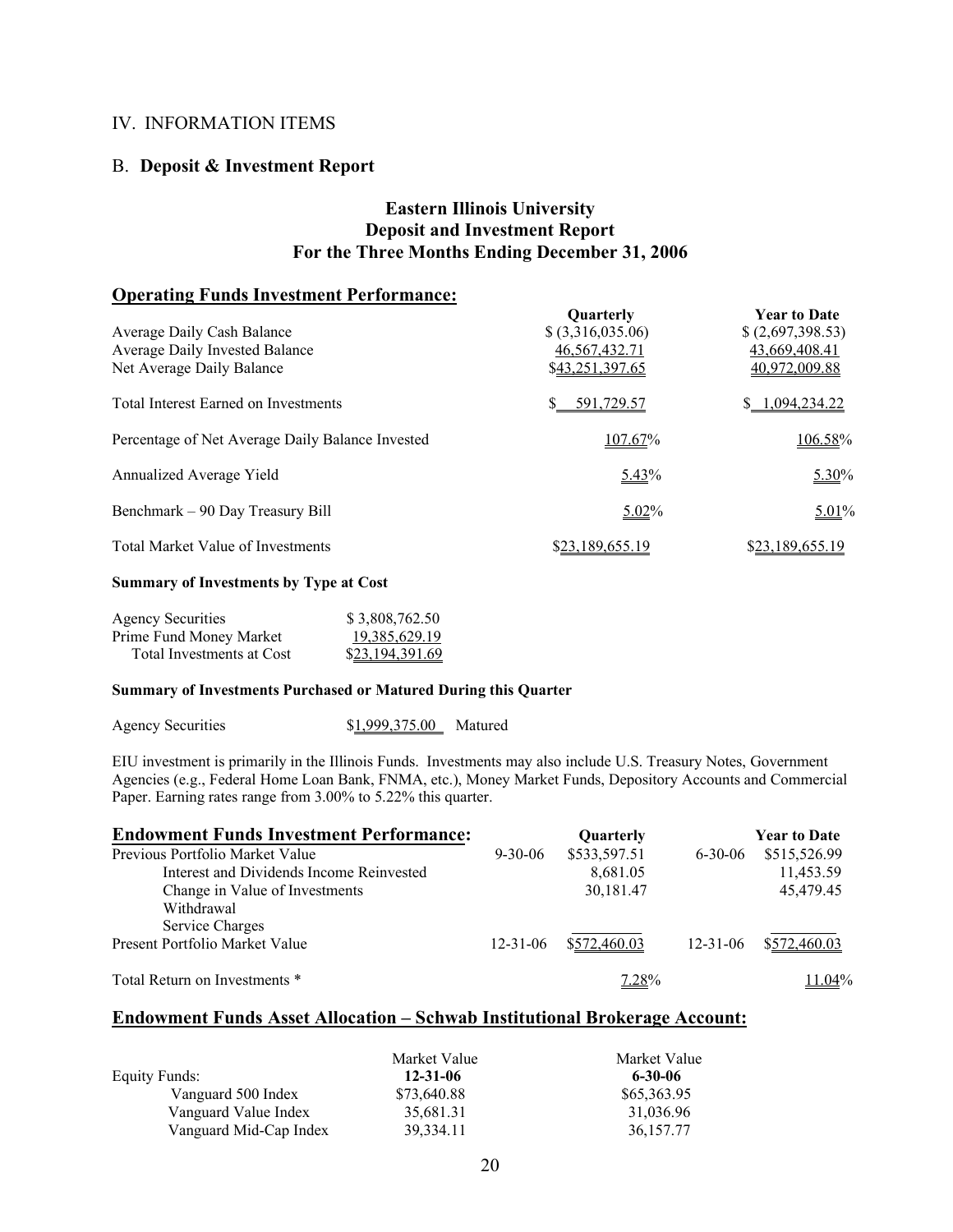# B. **Deposit & Investment Report (Cont.)**

| Vanguard Small-Cap Index                   | 21,184.11        |              | 19,581.54        |                     |
|--------------------------------------------|------------------|--------------|------------------|---------------------|
| Vanguard Developed Index                   | 95,630.67        |              | 83,508.66        |                     |
| <b>Vanguard Emerging Markets</b>           | 69,177.78        |              | 56,743.97        |                     |
| Pimco Commodity Real Return                | 6,722.48         |              | 6,893.74         |                     |
| DFA US 6-10 Value                          | 10,971.45        |              | 10,032.23        |                     |
| DFA Intl Small Company                     | 51,275.00        |              | 44,508.56        |                     |
| <b>Total Equity Funds</b>                  |                  | \$403,617.79 |                  | \$353,827.38        |
| Bond Funds:                                |                  |              |                  |                     |
| Vanguard Inflation Protected               | 71,883.43        |              | 70,379.71        |                     |
| Vanguard Total Bond Mkt Index              | 73,746.93        |              | 70,364.04        |                     |
| <b>Total Bond Funds</b>                    |                  | 145,630.36   |                  | 140,743.75          |
| Other Funds:                               |                  |              |                  |                     |
| Ishares TR Goldman Sachs                   | 7,924.80         |              | 7,761.00         |                     |
| Wilshre Streetracks REIT                   | <u>12,386.85</u> |              | <u>10,713.18</u> |                     |
| <b>Total Other Funds</b>                   |                  | 20,311.65    |                  | 18,474.18           |
| Cash Funds:                                |                  |              |                  |                     |
| Schwab Money Market Fund                   |                  | 2,900.23     |                  | 2,481.68            |
| Total Schwab Institutional Brokerage Acct: |                  | \$572,460.03 |                  | <u>\$515,526.99</u> |
|                                            |                  |              |                  |                     |

\*Preliminary. Actual returns will be minimally lower after adjustment for advisor fees.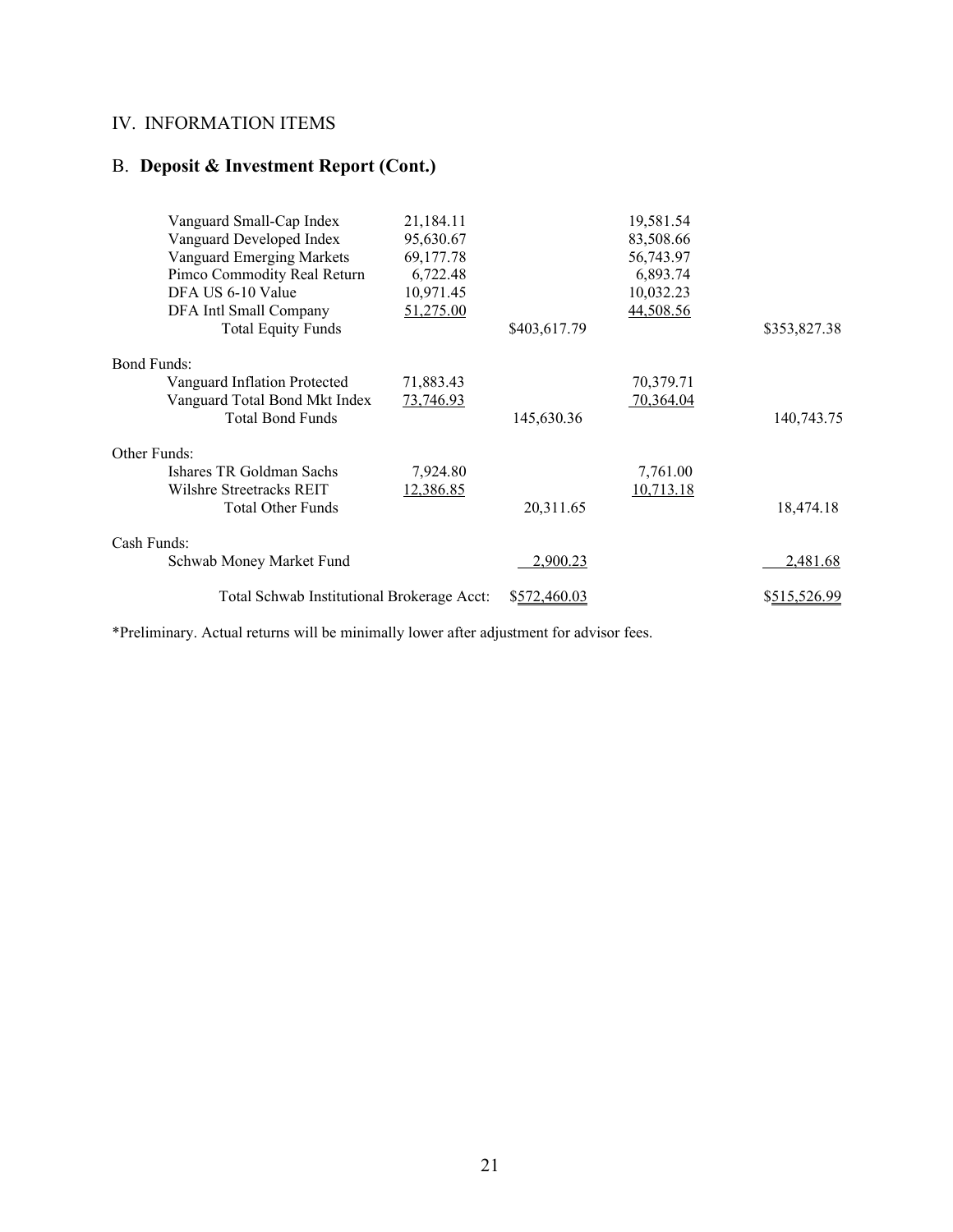# C. **Banner Project Status Report**

A presentation will be made at the meeting to provide the Board with an update on the status of the Enterprise Resource Planning (ERP)/Banner project.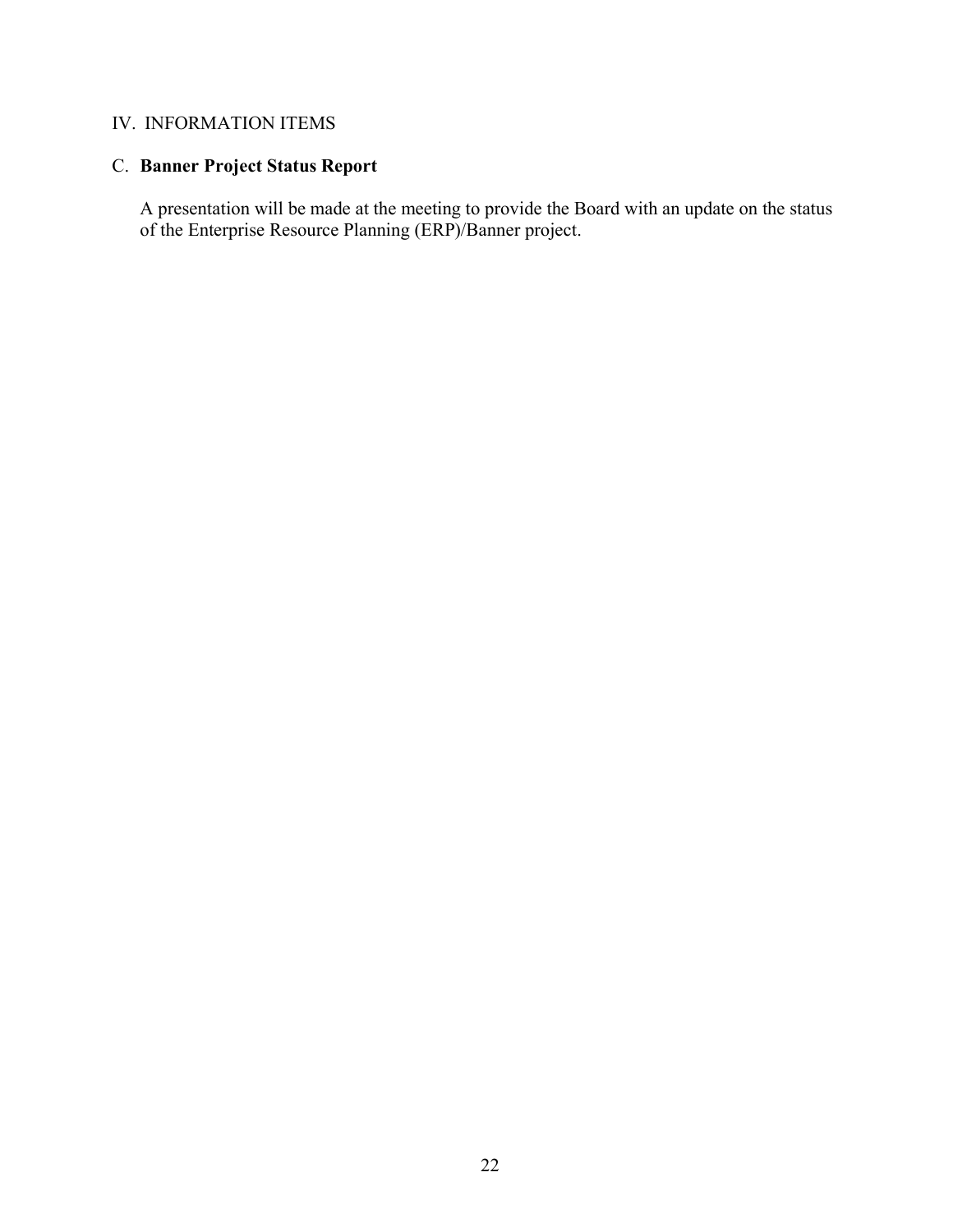# D. **Financial Aid Programs Report**

In fiscal year 2006, 80.1 percent of Eastern's student body received some form of financial assistance – loans, scholarships, grants, tuition waivers and/or employment – from various federal, state and university programs. Financial aid in FY 2006 totaled \$77,506,656 at Eastern; 55.9% came from federal sources, 15.1% from the State, 17.5% from institutional sources and 11.5% from other sources.

|                                              | <b>FY2005</b> | <b>FY2006</b> | <b>Percent</b><br>Change |
|----------------------------------------------|---------------|---------------|--------------------------|
|                                              |               |               |                          |
| <b>Total number financial aid recipients</b> | 9180          | 9719          | 5.9%                     |
| Percent of enrollment receiving aid          | 78.8%         | 80.1%         | 1.3%                     |
| <b>Total dollars received</b>                | \$68,856,631  | \$77,506,656  | 12.6%                    |
| Average amount received by each<br>recipient | \$7,501       | \$7,975       | 6.3%                     |
| Federal programs                             | \$40,719,138  | \$43,290,770  | 6.3%                     |
| <b>Illinois Programs</b>                     | \$9,918,092   | \$11,731,705  | 18.3%                    |
| <b>Other Sources</b>                         | \$6,314,302   | \$8,921,373   | 41.3%                    |
| <b>Institutional Sources</b>                 | \$11,905,099  | \$13,562,808  | 13.9%                    |
| <b>Grants, Scholarships, Waivers</b>         | \$24,544,887  | \$27,913,299  | 13.7%                    |
| Loans                                        | \$38,628,135  | \$43,298,278  | 12.1%                    |
| <b>Total Work</b>                            | \$5,683,609   | \$6,295,079   | 10.8%                    |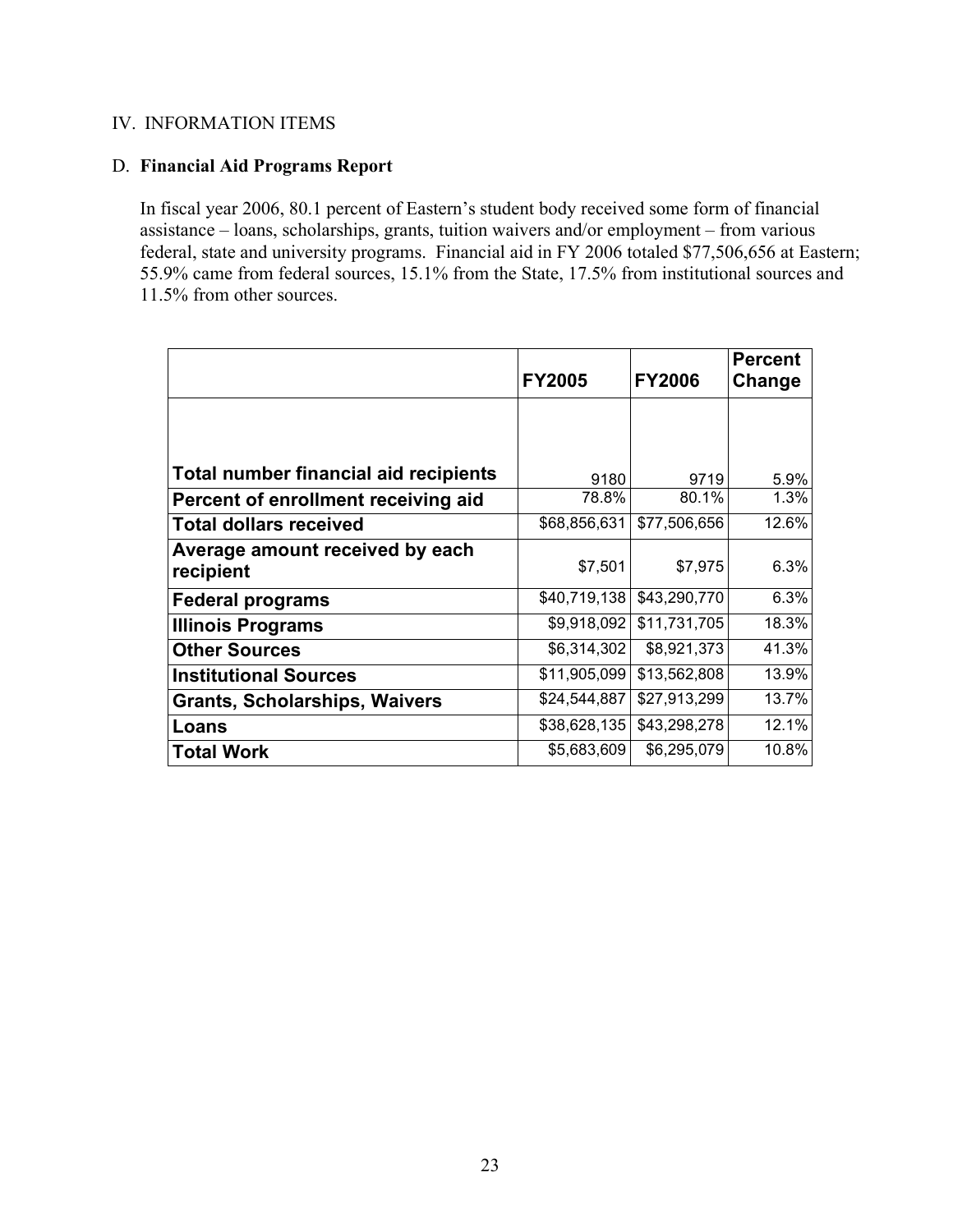# E. **President's Report**

Mr. Ken Baker, Director of Campus Recreation will make a presentation to the Board.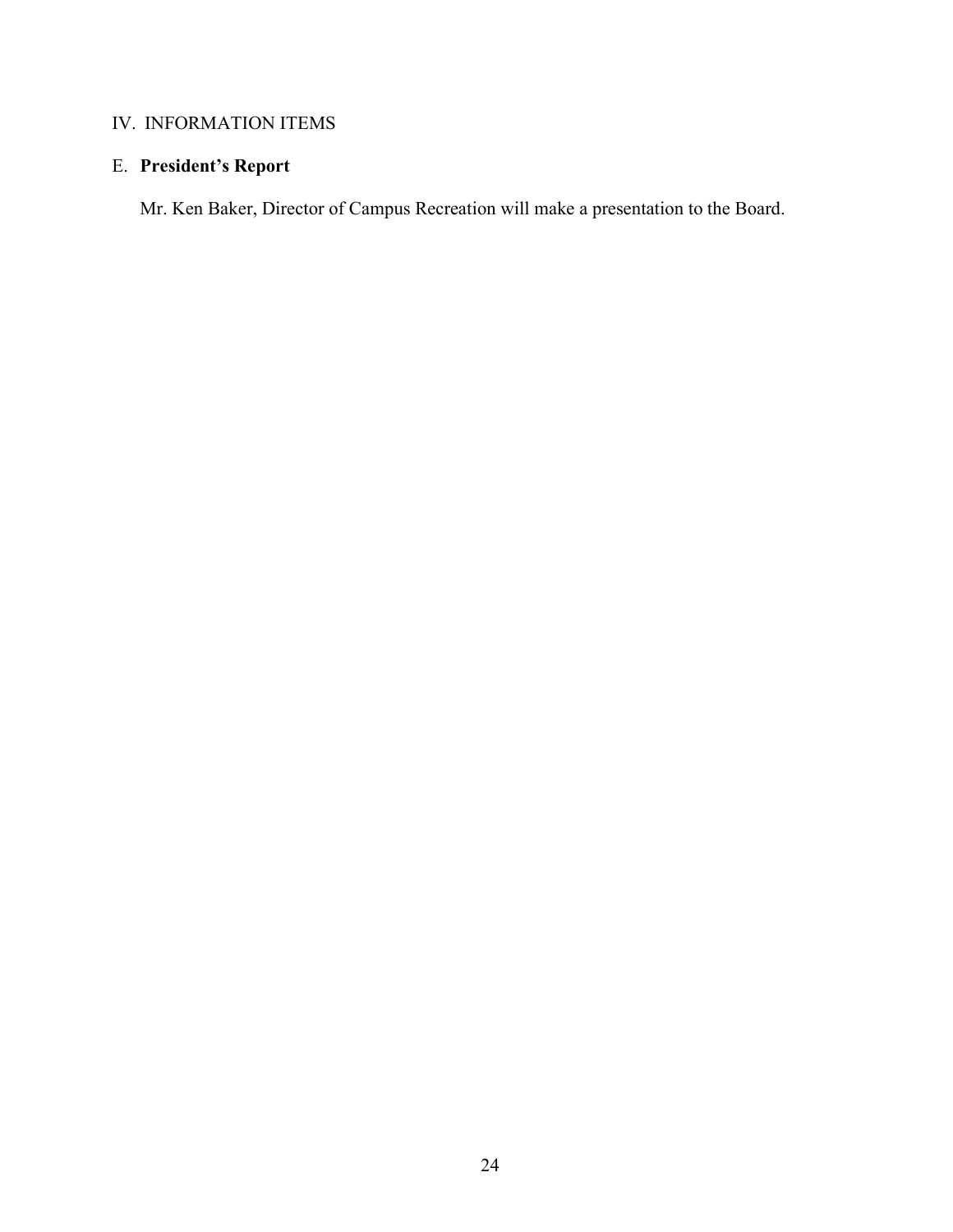# F. **Report from Constituencies**

1. Mr. Sean Anderson – Student Government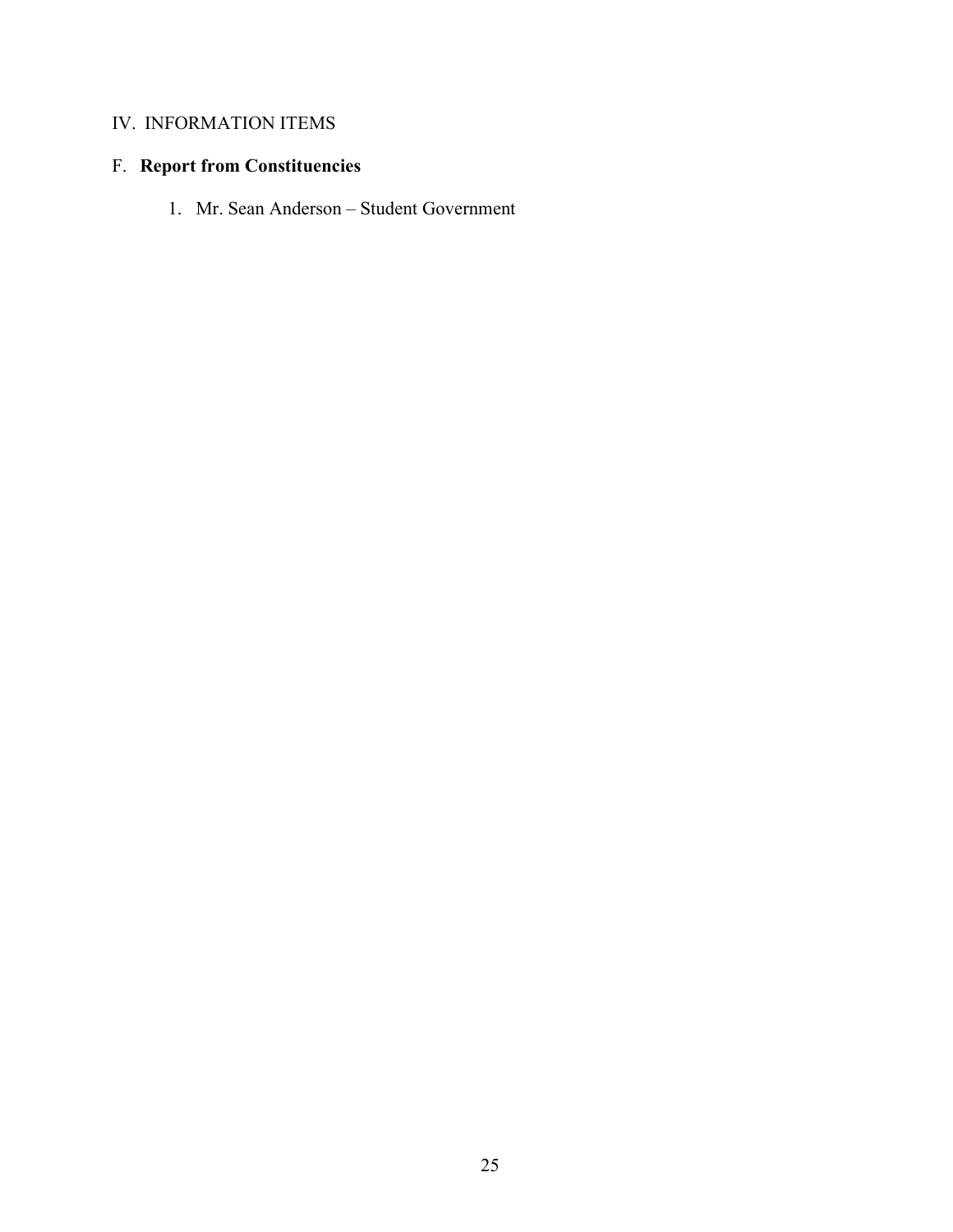# G. **Report from Board Chair**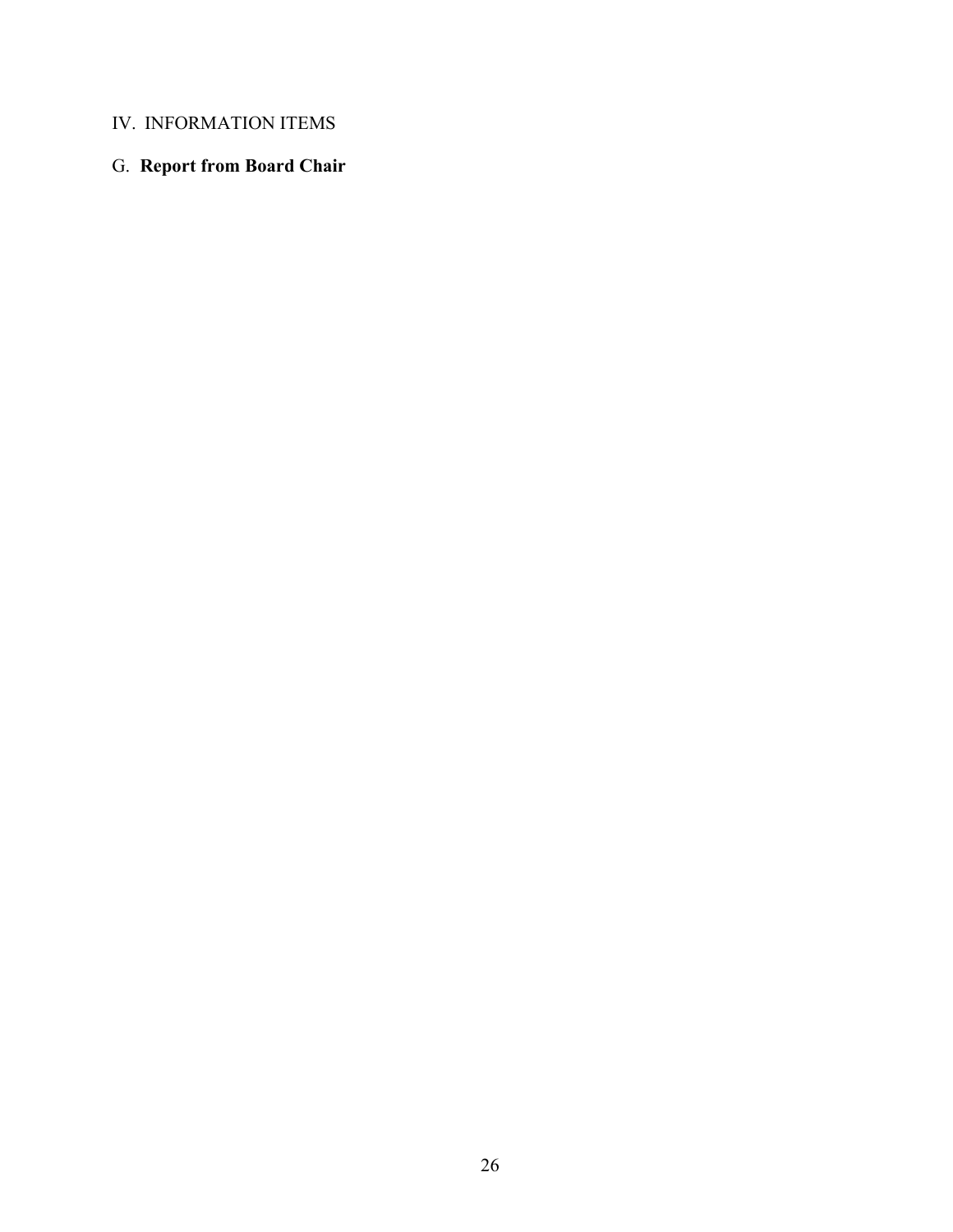# H. **Committee Reports**

## **Finance/Audit Committee**

Mr. Bill O'Rourke Dr. Robert Webb

# **Board Relations Committee**

Mr. Roger Kratochvil Mr. Don Yost

### **Executive/Planning Committee**

Mr. Leo Welch Dr. Robert Webb Mr. Roger Kratochvil Mr. Bill O'Rourke

### **Academic and Student Affairs Committee**

Mr. Leo Welch Ms. Julie Nimmons Ms. Amanda Raz

### **Presidential Search Advisory Committee**

Dr. Robert Webb, Chair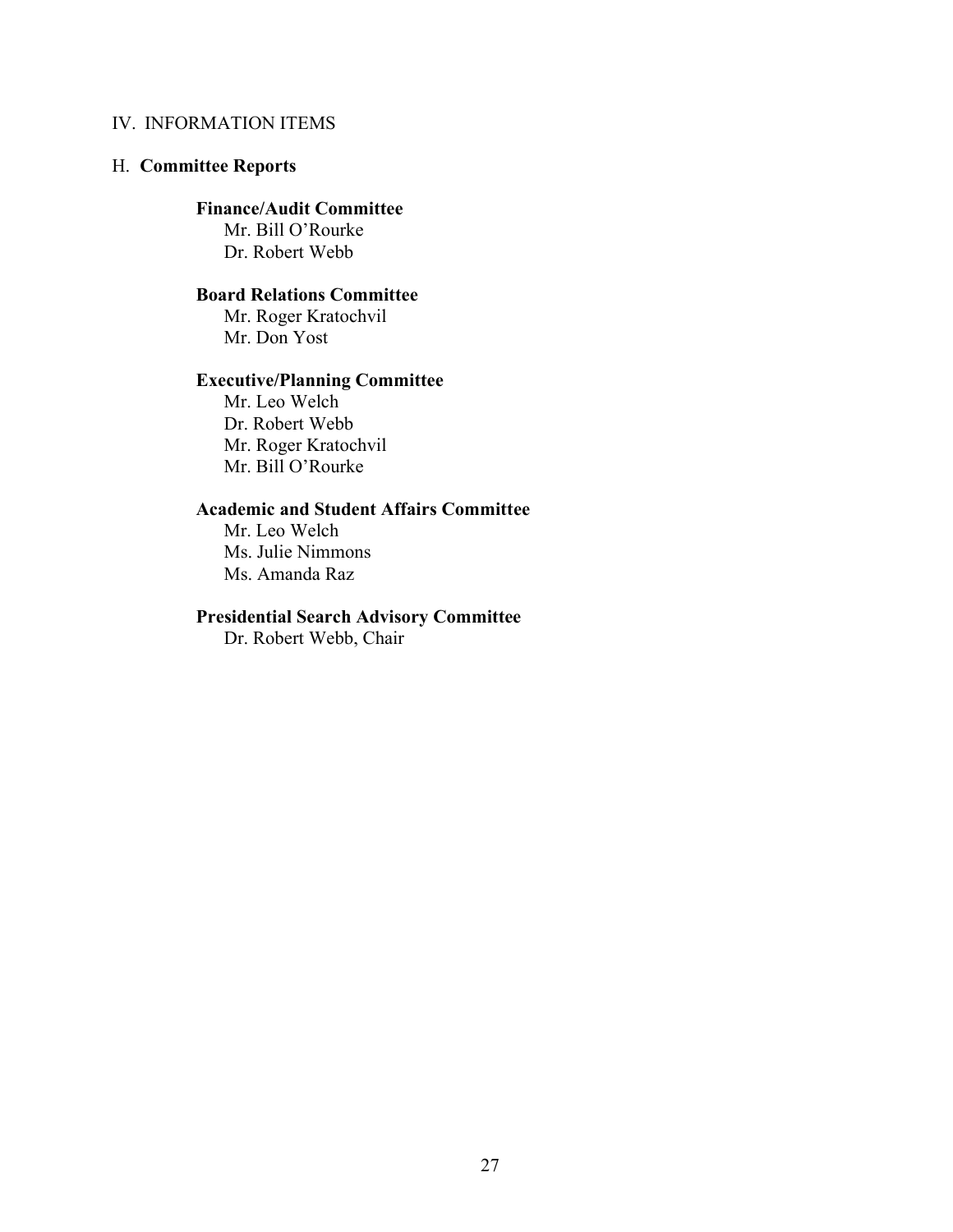# I. **Other Matters**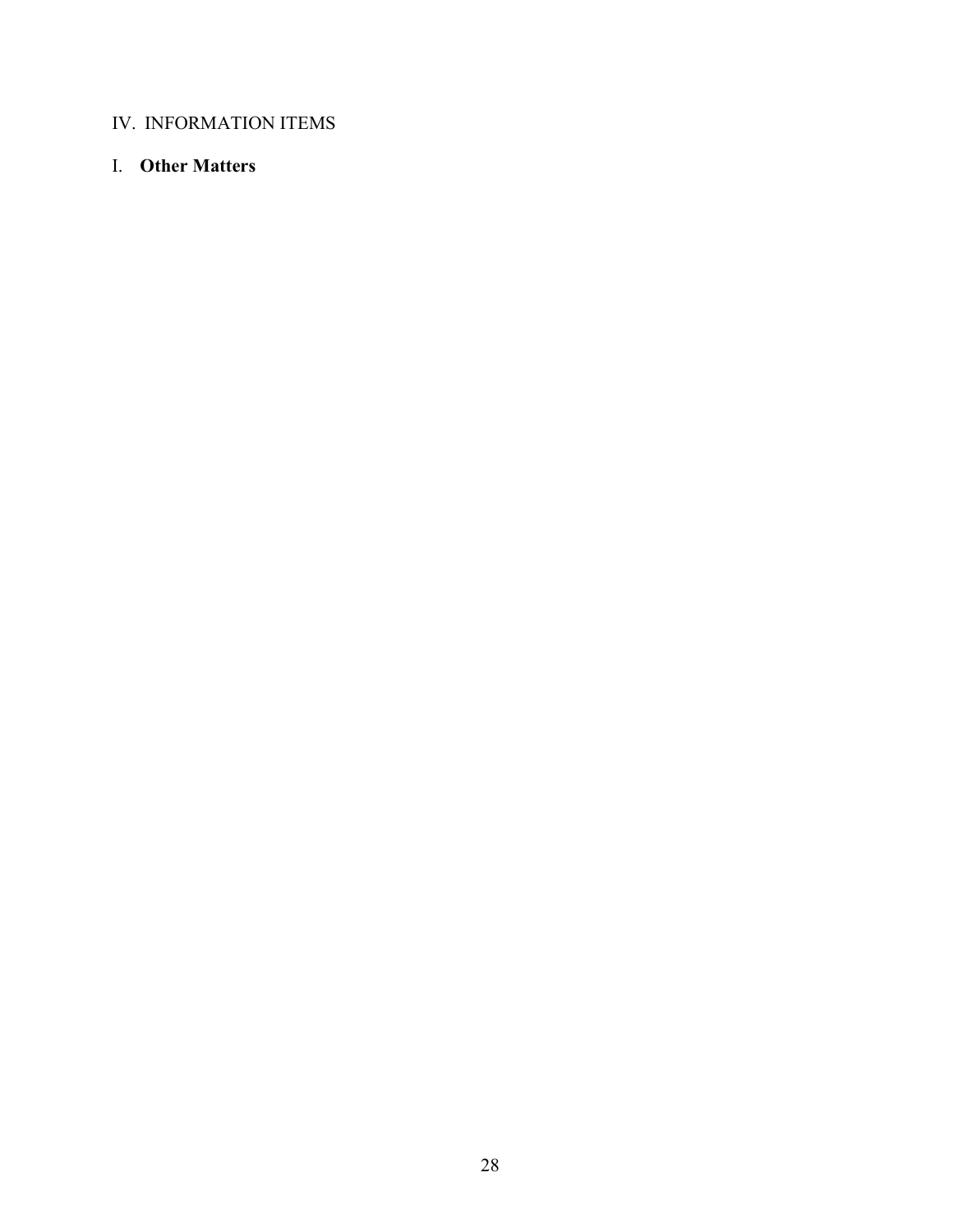# J. **Public Comment**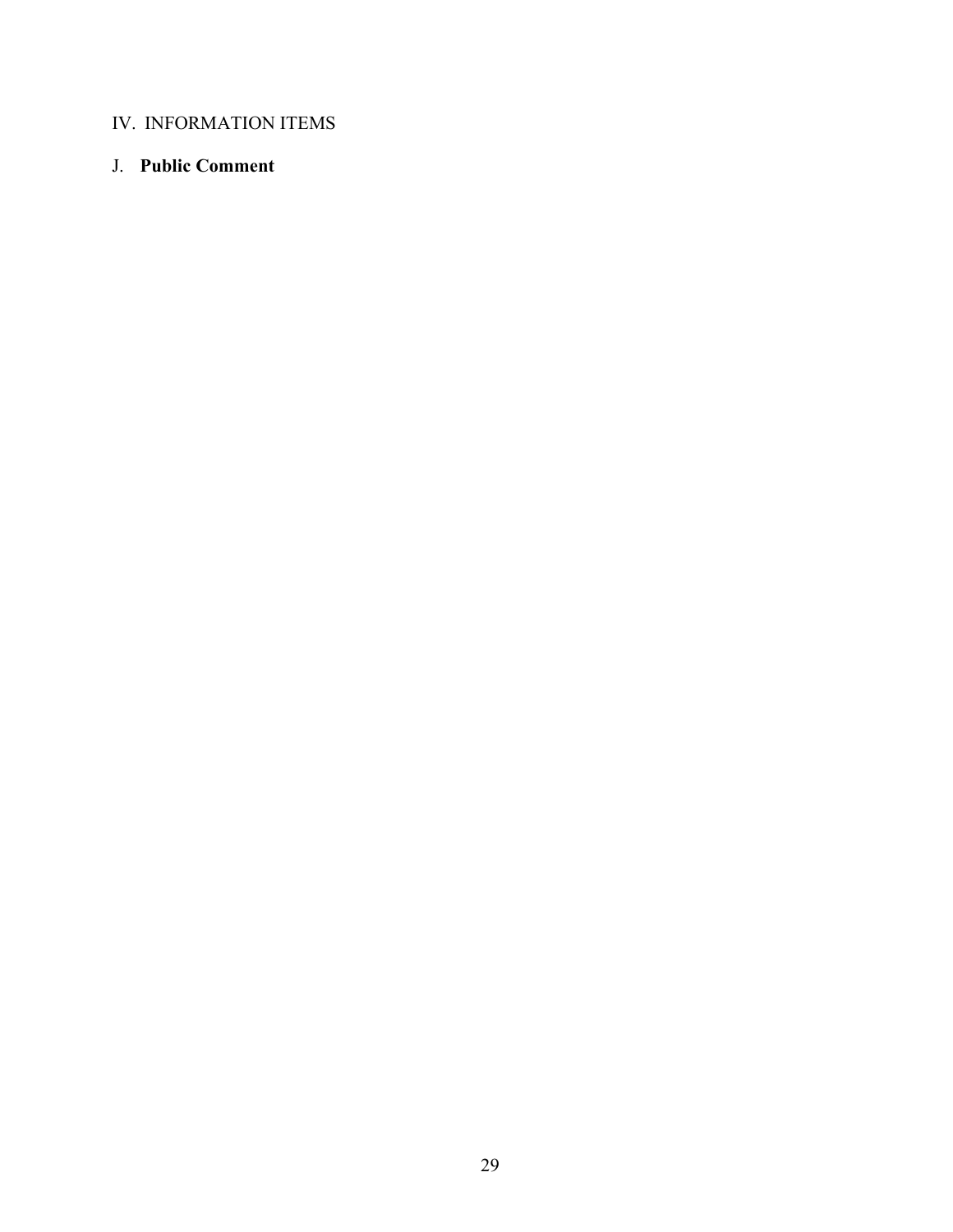### K. **University Highlights**

### **AROUND CAMPUS**

**Blair Hall restoration earns another award.** Just weeks after winning top honors from one trade magazine, the reconstruction of Blair Hall earned accolades from another publication. The rebirth of the fire-ravaged building was named Renovation/Restoration Project of the Year by Midwest Construction magazine. The story, which appeared in the December issue, detailed how the original 1913 look of the building was restored, while energy-efficient, technologically advanced features were installed throughout. "They saved a beautiful building even though it was almost totally gutted by fire. That they did it in two years is a feat in itself," read the jury comments. "The decision to save the building after the fire, rather than demolish it, showed forward thinking. The redone building is beautiful." The project was previously honored with the 2006 Excellence in Design Award from PM Engineer magazine.

**\$60,000 grant allows purchase of two EIU Peace Meal vehicles.** Senior citizens in Oakland, Rantoul and beyond are benefiting from a \$60,000 grant from the Retirement Research Foundation, awarded to EIU's Peace Meal Senior Nutrition Program for the purchase of food delivery vehicles. The Hot Shot Delivery Vans, equipped with refrigeration and heated compartments with racks and drains, help deliver quality meals to approximately 400 individuals a day. "Peace Meal helps seniors improve their nutrition, sustain their independence and enhance the quality of their lives by providing meals, fellowship and connections to other needed services," said Barbra Wylie, Peace Meal director.

**The Goo Goo Dolls concert set.** The Goo Goo Dolls will headline EIU's spring concert on March 4 in Lantz Arena. The Goo Goo Dolls' 10 albums have included numerous hits, most recently with 2006 top 10 singles "Give A Little Bit," "Better Days" and "Stay With You." Tickets went on sale Jan. 22. The concert is sponsored by EIU's University Board Concerts.

### **ALUMNI ACTIVITIES**

**Sean Payton named NFL 'Coach of the Year.'** New Orleans Saints head football coach and EIU alumnus Sean Payton has been named the National Football League Coach of the Year after leading the Saints to a 10-6 record and a division title. As an EIU football player from 1983 to 1986, Payton earned All-American honors as he led the Panthers to the NCAA quarterfinals during his senior season. He still holds several EIU career and single-season passing records.